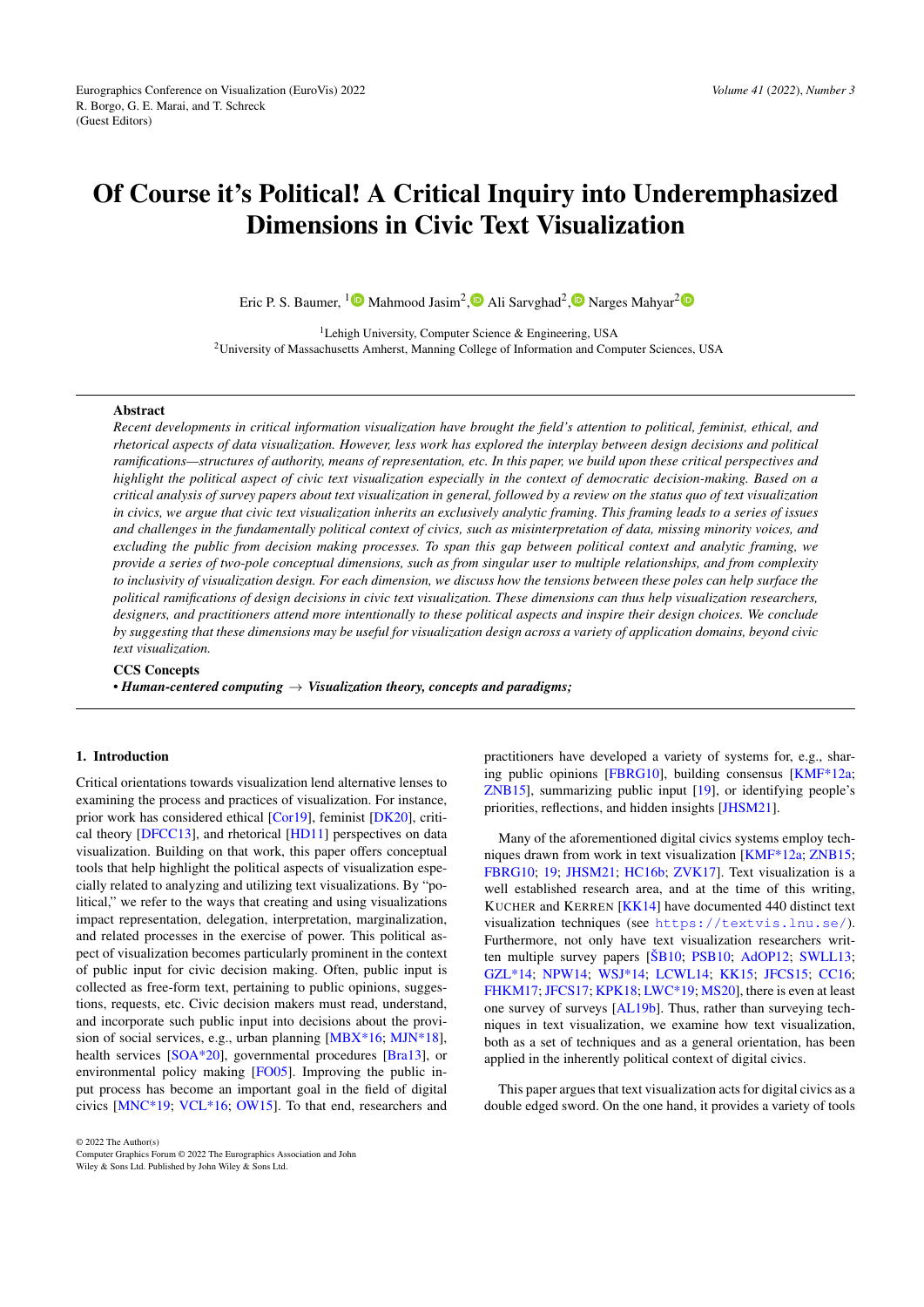and techniques that help improve the tractability and efficiency of the public input process. On the other hand, the application of text visualization techniques treats the political process of public commenting as an exclusively analytic endeavor, leading to a variety of issues and challenges.

To make this argument, in Section [2](#page-1-0) we clarify how our sense of the term "political" draws on prior work [\[Asa00;](#page-10-5) [Bec02;](#page-10-6) [BS99;](#page-10-7) [Mou99;](#page-12-13) [Mou13;](#page-12-14) [Win80\]](#page-13-10) and highlight how visualization can and often should be seen as a political process, one that grants representation and authority to some voices while potentially marginalizing others. However, using a critical literature review [a la [BVSD07;](#page-10-8) [BHP\\*12;](#page-10-9) [BKM\\*14\]](#page-10-10) of text visualization survey papers [\[ŠB10;](#page-13-5) [PSB10;](#page-13-6) [AdOP12;](#page-10-2) [SWLL13;](#page-13-7) [GZL\\*14;](#page-11-7) [NPW14;](#page-13-8) [WSJ\\*14;](#page-13-9) [LCWL14;](#page-12-6) [KK15;](#page-12-7) [JFCS15;](#page-12-8) [CC16;](#page-10-3) [FHKM17;](#page-11-8) [JFCS17;](#page-12-9) [KPK18;](#page-12-10) [LWC\\*19;](#page-12-11) [AL19b;](#page-10-4) [MS20\]](#page-12-12), we find that text visualization research embodies a largely *apolitical* orientation that treats both the design and the use of text visualization systems purely as processes of analysis (Section [3\)](#page-1-1). Then reviewing the status quo of civic text visualization [e.g., [KMF\\*12a;](#page-12-3) [ZNB15;](#page-13-3) [FBRG10;](#page-11-5) [19;](#page-10-1) [JHSM21;](#page-12-4) [HC16b;](#page-11-6) [ZVK17\]](#page-13-4), we find that civic text visualization inherits this analytic orientation, implicitly casting the treatment of public input as an *analytic* process. In Section [4,](#page-3-0) we highlight how several issues and challenges that emerge in civic text visualization arise, at least in part, from this exclusively analytic orientation. For example, applying aggregate analysis to understand public sentiment can marginalize or ignore minority voices. In this way, the activities of civic text visualization—grouping similar individual comments, identifying salient topics, interpreting public opinion, etc.—should also be conceived of as much *political* as *analytical*. As we argue in Section [5,](#page-5-0) what is needed, then, are means by which to help researchers, designers, and practitioners in digital civics to shift from a purely analytic stance on text visualization to one that acknowledges and considers its political aspects. To this end, we contribute a series of conceptual dimensions that can help shift attention and account for these political aspects and all the subtleties that comes along with it (Section [6\)](#page-6-0).

Our contribution in this paper is two-fold: we argue the importance of and offer means of accounting for political aspects of civic text visualization. This type of contribution differs somewhat from that of most papers in visualization publication venues [\[LIS\\*19\]](#page-12-15). It is perhaps best described as an argument or critique, similar to papers that have explored visualization through varied lenses beyond the purely technical [\[HD11;](#page-11-3) [DFCC13;](#page-11-2) [Cor19;](#page-11-0) [DK20\]](#page-11-1). While the paper focuses on civic text visualization, it concludes by suggesting that many of the issues highlighted here, and thus the conceptual dimensions by which to address them, may apply quite broadly across a range of visualization systems.

## <span id="page-1-0"></span>2. Data Visualization as Political

Our use of the term "political" draws on prior work to analyze power differentials in the practices of visualization and to highlight how the status quo can be challenged and changed. For instance, we draw inspiration from the assertion that participatory design is less a design method and more a political process [\[Bec02\]](#page-10-6) [also see [Asa00\]](#page-10-5). For BECK [\[Bec02,](#page-10-6) p. 78], "political means concern about dominance patterns," i.e., the means and structures by which some

groups of people exert power or influence over others. BOWKER and STAR [\[BS99\]](#page-10-7) also show how the design of classificatory systems, such as the international classification of diseases, embodies commitments about categories that are then used to exercise authority. Similarly, according to MOUFFE [\[Mou99;](#page-12-13) [Mou13\]](#page-12-14), "the political" pertains to aspects of disagreement, tension, and differences of opinion that emerge in any human society. DISALVO [\[DiS12\]](#page-11-9) makes a compelling argument for applying Mouffe's broader political theory, referred to as agonism, to understanding the general activity of design. Perhaps most notably, WINNER [\[Win80\]](#page-13-10) argues that some technologies (e.g., railroads, nuclear power, sailing vessels) are highly compatible with, or may even require, certain arrangements of power. He shows how design decisions, both about what functionalities to include in a technology and about which technologies to build in the first place, are concomitant with decisions about the organization of authority within society. That is, design decisions are often simultaneously political decisions.

Such political questions—about representation, authority, interpretation, marginalization, etc.—closely resemble processes involved in data visualization. Design choices regarding datasets, visualization techniques, interactivity, and other aspects influence the conclusions that a viewer can reach [\[HD11\]](#page-11-3). However, the "tendency to view [visualization] work as the mere reporting or structuring of objective fact" [\[Cor19,](#page-11-0) p. 2] obscures how data are neither neutral nor objective [\[DK20\]](#page-11-1). Rather than a "view from nowhere" [\[Nag86\]](#page-12-16), visualizations and the data they present are al-ways a view from some situated perspective [\[Har88;](#page-11-10) [Har91\]](#page-11-11).

In this way, it is perhaps obvious that civic text visualization is political. And yet, relatively little visualization research closely attends to the interplay between design decisions and political ramifications. To understand the origins of this disconnect, we now turn a critical eye toward the broader research on text visualization.

#### <span id="page-1-1"></span>3. A Critical Review of Text Visualization Research

The review in this section focuses on prior text visualization survey papers, due both to the volume of text visualization research [\[KK14\]](#page-12-5) and to the existence of numerous prior surveys [\[AL19b\]](#page-10-4). To find these survey papers, we searched scholarly repositories (e.g., IEEE Xplore, ACM Digital Library, Google Scholar) with the queries "text visualization survey" and "text visualization review." Doing so identified 17 survey papers [\[ŠB10;](#page-13-5) [PSB10;](#page-13-6) [AdOP12;](#page-10-2) [SWLL13;](#page-13-7) [GZL\\*14;](#page-11-7) [NPW14;](#page-13-8) [WSJ\\*14;](#page-13-9) [LCWL14;](#page-12-6) [KK15;](#page-12-7) [JFCS15;](#page-12-8) [CC16;](#page-10-3) [FHKM17;](#page-11-8) [JFCS17;](#page-12-9) [KPK18;](#page-12-10) [LWC\\*19;](#page-12-11) [MS20;](#page-12-12) [AL19b\]](#page-10-4), all of which are reviewed here.

Our orientation continues a line of recent work on decentering the notion of the "user" in HCI [\[BB17;](#page-10-11) [CBD19;](#page-10-12) [Tay15;](#page-13-11) [For18\]](#page-11-12). In particular, the analysis is guided by two inter-related questions. First, what are the kinds of activities these visualizations are meant to support? Second, who is envisioned as engaging in these activities? These two questions served as sensitizing concepts [\[Bow06\]](#page-10-13)—rather than being the only questions we asked, they were used to guide our attention to important assumptions made in this body of work.

To address these questions, each of the above survey papers was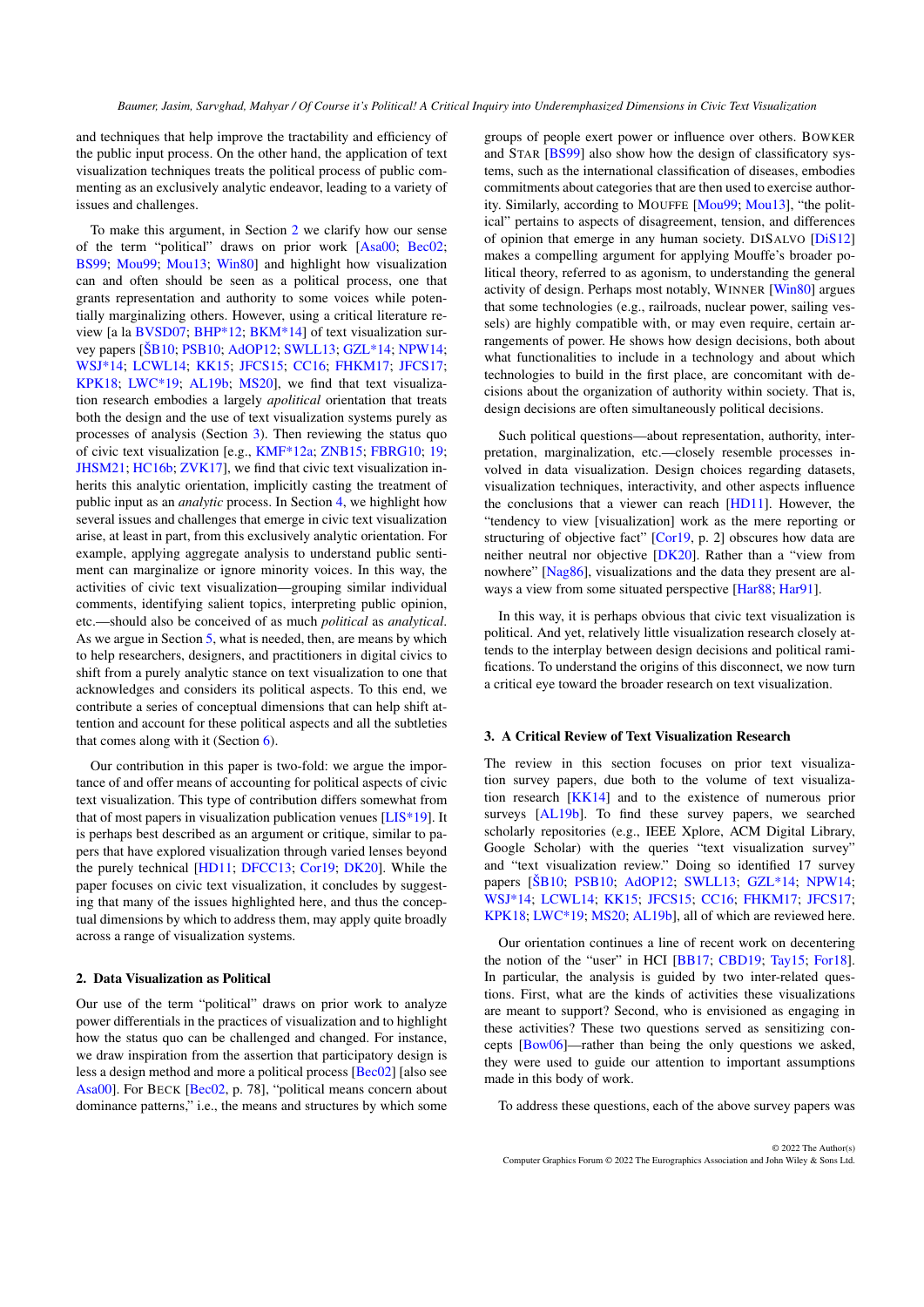analyzed using an iterative, inductive approach drawn from qualitative methods [\[GS67;](#page-11-13) [LSAL05;](#page-12-17) [Cha06\]](#page-10-14) and from previous critical literature reviews [e.g., [BHP\\*12;](#page-10-9) [BKM\\*14;](#page-10-10) [BVSD07\]](#page-10-8). In brief, this approach involves mapping thematic patterns, determining the implicit assumptions driving a body of work as revealed by those patterns, and interrogating the consequences of those assumptions.

## 3.1. Who Is the User and What Are Their Tasks?

Across the 17 survey papers reviewed [\[ŠB10;](#page-13-5) [PSB10;](#page-13-6) [AdOP12;](#page-10-2) [SWLL13;](#page-13-7) [GZL\\*14;](#page-11-7) [NPW14;](#page-13-8) [WSJ\\*14;](#page-13-9) [LCWL14;](#page-12-6) [KK15;](#page-12-7) [JFCS15;](#page-12-8) [CC16;](#page-10-3) [FHKM17;](#page-11-8) [JFCS17;](#page-12-9) [KPK18;](#page-12-10) [LWC\\*19;](#page-12-11) [MS20;](#page-12-12) [AL19b\]](#page-10-4), visualizations were consistently described as supporting primarily *analytic* activities that are engaged in by some sort of *analyst*. For instance,  $\text{SILI}$  $\text{C}$  and BAŠI $\text{C}$  [ $\text{SBl}_0$ , p. 39] explicitly describe text visualizations as being designed for "media analysts, historians and other scientists from all fields." As another example, JÄNICKE, FRANZINI, CHEEMA, and SCHEUERMANN [\[JFCS15,](#page-12-8) p. 1] focus on "humanities scholars [...] interested in the analysis of related texts or text passages." Other surveys name the intended users less specifically. Analogous to BRYNJARSDÓTTIR, HÅKANSSON, PIERCE, et al. [\[BHP\\*12\]](#page-10-9), some of these surveys were not expressly or solely about text visualization. For instance, LIU, CUI, WU, and LIU [\[LCWL14\]](#page-12-6) provide a general survey of information visualization, with a large section devoted specifically to text visualization. Similarly, FEDERICO, HEIMERL, KOCH, and MIKSCH [\[FHKM17\]](#page-11-8) survey visualizations for scientific literature and patents, with a significant portion of the survey focused on text data.

Despite these slight variations, all surveys clearly (if implicitly) framed the user as an analyst. Visualizations are meant "to aid users in exploring, understanding, and analyzing data" [\[LCWL14,](#page-12-6) p. 1373]. They "enable users to visually explore [...] large sets of documents" [\[GZL\\*14,](#page-11-7) p. 29], and they are intended "to support exploratory analysis of document collections" [\[AdOP12,](#page-10-2) p. 480]. Several of the surveys present taxonomies of the various "analytic" tasks that a user might perform [e.g. [KK15;](#page-12-7) [KPK18;](#page-12-10) [JFCS17;](#page-12-9) [FHKM17\]](#page-11-8). This phrasing implicitly suggests the tasks a user might perform with the visualization are primarily analytic. Some surveys go so far as to explicitly refer to the user as an "analyst" [\[GZL\\*14;](#page-11-7) [WSJ\\*14;](#page-13-9) [SWLL13;](#page-13-7) [AdOP12;](#page-10-2) [FHKM17\]](#page-11-8).

To some extent, this emphasis is perhaps unsurprising. As a field, visualization is concerned with "the process of transforming data, information, and knowledge into visual form" [\[GEC98,](#page-11-14) p. 9]. It "seeks to augment human cognition by leveraging human visual capabilities to make sense of abstract information" [\[HCL05,](#page-11-15) p. 421] [citing [CMS99\]](#page-10-15). Such definitions, which inherit from HCI's seminal rhetoric of enhancing user cognition [\[CNM83;](#page-10-16) [CB95\]](#page-10-17), explicitly set up information visualization as concerned with exactly the kinds of questions that arise when framing the user as an analyst. At the same time, this orientation has particular consequences in terms of shifting attention during the design of text visualization.

## 3.2. What Are the Consequences of an Analytic Orientation?

Framing visualizations as primarily analytic results, among other things, in *emphasizing the visualization itself*, thereby drawing attention away from potential audiences or contexts of use. The ma-

© 2022 The Author(s) Computer Graphics Forum © 2022 The Eurographics Association and John Wiley & Sons Ltd. jority of each survey is spent describing various aspects of visualization design and implementation. For instance, JÄNICKE, FRANZINI, CHEEMA, and SCHEUERMANN [\[JFCS17\]](#page-12-9) talk about several aspects of data transformation, such as the "pre-processing steps to transform the given textual data into the visualization's in-put format" [\[JFCS17,](#page-12-9) p. 230]. CAO and CUI [\[CC16\]](#page-10-3) devote separate chapters to topics such as the underlying data model (bagof-words, n-grams, entity relations, etc.) and the use of different visual representation techniques for presenting document content (word clouds, frequency plots, animations, stream graphs, etc.). ALENCAR, de OLIVEIRA, and PAULOVICH [\[AdOP12\]](#page-10-2) describe the use of metadata to create visualizations that support network analysis of documents. FEDERICO, HEIMERL, KOCH, and MIKSCH [\[FHKM17\]](#page-11-8) highlight visualization techniques expressly focused on analysis of temporal patterns. In such ways, these surveys (and the research they summarize) place more emphasis on the visualization itself than on the intended audience(s) or context(s) of use.

Relatedly, KUCHER, PARADIS, and KERREN [\[KPK18\]](#page-12-10) provide far more parameters to describe the visualization itself (the data source, the application domain, the variables of interest, etc.) than on the analytic tasks a user might perform. LIU, WANG, COLLINS, et al. [\[LWC\\*19\]](#page-12-11) link specific visualization techniques (charts, timelines, spatial projects, etc.) with specific analytic tasks (information retrieval, classification, exploratory analysis, etc.). Indeed, most of these analytic "tasks" more closely align with the functions that a computational *model* is performing (e.g., cluster analysis, natural language processing) rather than with the variety of possible goals that various audiences might have while engaging with the visualization in specific contexts.

Furthermore, this emphasis on analysis draws attention away from the variety of ways that people might engage with such visualizations. While some audiences may be analysts, others are certainly not, such those people who are the source of the data being visualized [\[BB17;](#page-10-11) [Tay15\]](#page-13-11). Giving the people who thusly provide such data a voice in how those data are represented and interpreted, and involving them in decision-making, is necessary for participatory democracy [\[MHAG06\]](#page-12-18). Additionally, it may provide further benefits, from ensuring accuracy to avoiding co-optation. However, the analytic framing of visualization as a largely apolitical tool makes it difficult to see, let alone to account for, such myriad complex relationships.

# 3.3. What Are Alternative Approaches to Text Visualization Beyond Analysis?

It is informative to contrast this analytic emphasis with other evolving discourses in information visualization. The prior work reviewed above illustrates a few alternative orientations, including rhetoric [\[HD11\]](#page-11-3), feminism [\[DK16;](#page-11-16) [DK20\]](#page-11-1), ethics [\[Cor19\]](#page-11-0), and others [\[DFCC13;](#page-11-2) [VW08\]](#page-13-12). As a further example, work on visualization evaluation [\[SP06;](#page-13-13) [IZCC08;](#page-11-17) [LBI\\*12\]](#page-12-19) has emphasized the importance of close attention to the various contexts in which a visualization will be applied. Interestingly, some of the survey papers reviewed here comment on the need for detailed evaluations of text visualization systems with diverse users in real world settings [\[AdOP12;](#page-10-2) [SWLL13;](#page-13-7) [LCWL14;](#page-12-6) [JFCS17\]](#page-12-9). However, these aspects do not emerge in the research summarized in the survey pa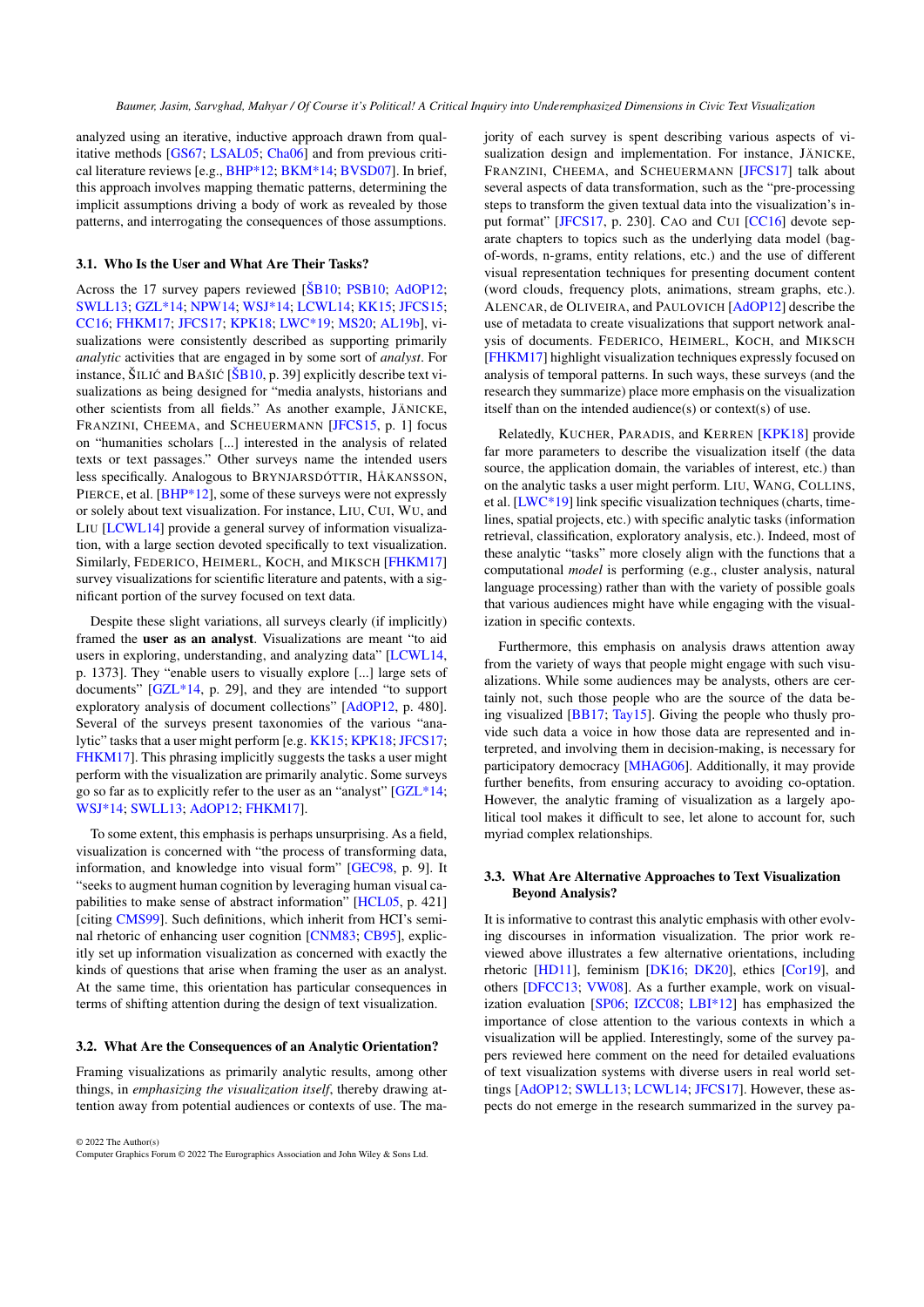pers, but rather as important directions for future work. Thus, this kind of holistic approach seems to have gained traction in the information visualization community's approach to *evaluation*. However, it seems to have had less of an influence specifically within text visualization, especially with respect to *design*, either in terms of developing novel visualization techniques and or of assembling a confluence of existing techniques into a particular arrangement for a particular purpose.

To clarify, we *do not* argue that text visualization is never analytic, simply that it may also be otherwise, especially in civic text visualization. Framing text visualization as an exclusively analytic enterprise, hinders our ability to be aware of and design for other types of engagements. To elaborate on this point, the next section turns to considerations of text visualization that arise specifically in civics.

#### <span id="page-3-0"></span>4. Issues and Challenges in Digital Civics

This section returns to this paper's core argument: either intentionally or unconsciously, *civic text visualization has inherited the analytic orientation found in text visualization research*. The public are essentially treated as a source of data to be collected, processed, visualized, and analyzed. To demonstrate this point, this section reviews existing literature on civic text visualization. We first searched scholarly repositories (e.g., IEEE Xplore, ACM Digital Library, Google Scholar) with the queries "civic text visualization," "public opinion visualization," and "digital civics." The resulting titles and abstracts were examined to find papers that present ideas, theories, design guidelines, or examples of text visualization tools or systems in civics. Snowball searching of the reference lists in each paper identified further work. Of the potentially relevant work, this section focuses on the 17 most relevant and representative papers [\[MNC\\*19;](#page-12-2) [MJS20b;](#page-12-20) [KRH17a;](#page-12-21) [JKW\\*21;](#page-12-22) [JHSM21;](#page-12-4) [HC16b;](#page-11-6) [ALND17;](#page-10-18) [19;](#page-10-1) [FBRG10;](#page-11-5) [Sav15;](#page-13-14) [MJN\\*18;](#page-12-1) [AJM21;](#page-10-19) [CRMH12;](#page-11-18) [GHWM20;](#page-11-19) [JSHM20;](#page-12-23) [KMF\\*12b;](#page-12-24) [DRRD12\]](#page-11-20). Reviewing this work shows how an analytic orientation gives rise to a collection of interconnected issues and challenges. Some of these issues are not entirely unique to civics but apply to data analysis or visualization in other domains where decisions are high-stakes. The reset of this section introduces and discusses these issues in detail.

## <span id="page-3-1"></span>4.1. Providing an Environment for Collaborative Sensemaking

Civic text analysis can be an expensive, time consuming, and labor intensive task [\[MNC\\*19;](#page-12-2) [MJS20b\]](#page-12-20). Decision-makers—who are responsible for gathering, analyzing, and making policy decisions based on public-generated civic text—often outsource the analysis of public input to analysts in an attempt to mitigate the complexity and distribute the tasks [\[MNC\\*19\]](#page-12-2). In order to mitigate analyst bias [\[WBFE17;](#page-13-15) [KRH17a\]](#page-12-21), they desire that multiple analysts would identify, converge, and confirm the insights from civic text.

Prior works suggest that analysts use a variety of tools to synthesize and make sense of civic text. Some analysts use an assortment of spreadsheet applications and text editors [\[MNC\\*19;](#page-12-2) [JKW\\*21\]](#page-12-22). Others use qualitative data analysis tools such as NVivo [\[21\]](#page-10-20), Dedoose [\[20a\]](#page-10-21), or atlas.Ti [\[ACM19\]](#page-10-22). Some tools provide both computational and visualization features. For instance, CommunityPulse provides a scaffolding for multifaceted public input analysis using visualizations [\[JHSM21\]](#page-12-4), and MultiConVis enables multilevel exploration and analysis of threaded conversations [\[HC16b\]](#page-11-6).

However, these tools and techniques are designed primarily for an individual analyst, and the functionalities they provide are not necessarily suitable for collaborative analysis. This aspect of the design represents a disjuncture from the desires of civic leaders to support collaboration among multiple analysts. Furthermore, the emphasis on a single analyst reaching conclusions belies the plurality and contention involved in political processes [\[Mou99;](#page-12-13) [Mou13\]](#page-12-14). To be truly democratic, such collaboration should occur not only among multiple analysts but also in participation with numerous diverse stakeholders.

## <span id="page-3-2"></span>4.2. Integrating Participatory Approaches

In participatory democracy, the involvement of all stakeholders is critical. Decision-makers, analysts, community envoys, and the general public [\[MNC\\*19\]](#page-12-2) each have different roles, responsibilities, and relationships with the data [\[JHSM21\]](#page-12-4). Civic leaders—who include community envoys and decision-makers—engage the public to gather data to inform decision-making are keen to leverage these relationships to gain a holistic understanding of people's perceptions and dispositions towards civic issues.

Researchers in HCI and digital civics have begun to explore methods to improve the analysis capabilities of visual analytics tools [\[JHSM21;](#page-12-4) [MJS20b\]](#page-12-20). Although the broader community of visualization researchers acknowledges the importance of designing for varied levels of expertise [\[Mun14;](#page-12-25) [GTS10;](#page-11-21) [SNHS13\]](#page-13-16), existing work on text analytics in general, as well as civic text visualizations in particular, focuses research efforts towards designing for analysts. Less effort has been put on designing and developing text visualization for non-experts—people who are not trained in or have had limited exposure to visualization and analytics. These people, who often have local knowledge and deep expertise in areas outside visualization and analytics (e.g., planning or urban design), constitute an integral part of the participatory democracy equation [\[Hea07;](#page-11-22) [MNC\\*19;](#page-12-2) [Nel19\]](#page-12-26).

Despite their central importance in the civic engagement process, members of the general public are not necessarily involved in the analysis process. Hence, they are often left out of the loop when designing civic text visualizations—their requirements, aptitudes, knowledge, etc. are not given central consideration. Integrating participatory approaches in civic text visualization could pave the way not only for more inclusive analysis but also for leveraging the general public's knowledge to gather richer insights.

# <span id="page-3-3"></span>4.3. Presenting Rich and Interpretable Data

Civic leaders often demonstrate a strong preference towards gathering rich qualitative input as opposed to quantitative statistics [\[CL18b;](#page-10-23) [CL18a;](#page-10-24) [ALND17;](#page-10-18) [MNC\\*19\]](#page-12-2). They want to move beyond aggregated measures of public preference (e.g., surveys, voting, or polling) to understand people's priorities and viewpoints [\[JHSM21;](#page-12-4) [MNC\\*19\]](#page-12-2). Previous work has used various computational approaches to identify people's sentiments [\[HC16b\]](#page-11-6)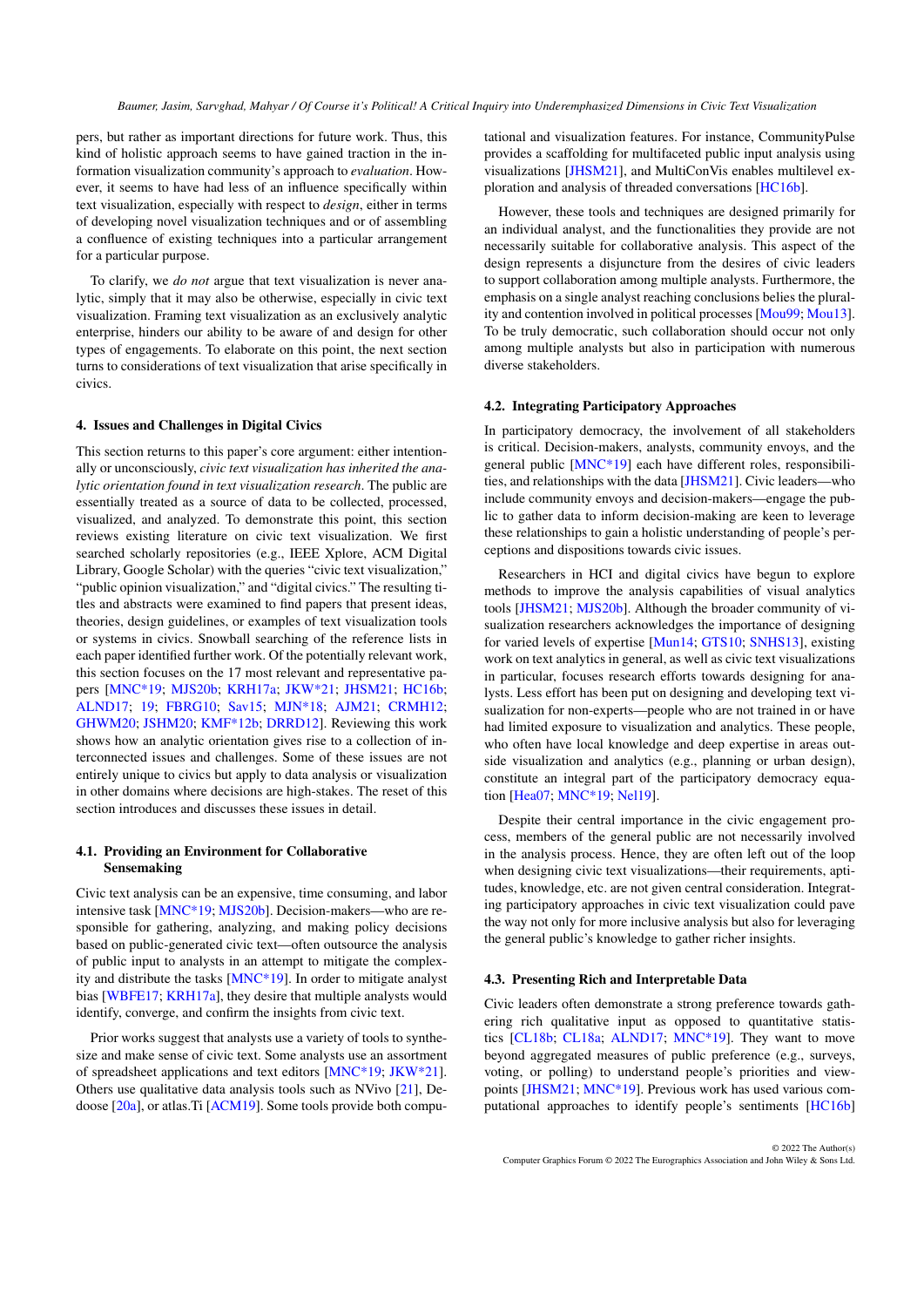

<span id="page-4-0"></span>Figure 1: *The status quo of civic text visualization is predicated upon a mostly linear pipeline (horizontal left-to-right arrows): civic leaders engage the public to provide input and opinions that go through data processing to create text visualizations used by analysts to inform decision-makers. However, our review highlights how, in practice, numerous disconnects emerge (broken curved arcs). Decision makers lack means for collecting representative data from all stakeholders. The public has little means of participating in the analysis of their inputs. Computational analysis reduces the richness of public input data. Analysts lack environments and tools to support collaborative sensemaking. Civic text visualization thus becomes susceptible both to misinterpretation of public opinion and to marginalization of minority viewpoints.*

and extract the main discussion topics [\[JHSM21;](#page-12-4) [HC16b\]](#page-11-6). Some have used clustering methods to group together similar opinions from the general public [\[19;](#page-10-1) [FBRG10\]](#page-11-5). Others have used finergrained categorization of text to identify public emotions from civic text [\[JHSM21;](#page-12-4) [Sav15\]](#page-13-14).

However, some of these tools rely on some form of aggregation or summarization to provide an overview. While useful for providing high-level understanding, such overviews are susceptible to being misinterpreted as the underlying text data themselves [\[PAE19;](#page-13-17) [Cai19\]](#page-10-25). That is, the fact that aggregation or summarization were used is not always readily apparent, nor is it always obvious the effects that those processes have on the resultant visualizations. Furthermore, summarizing or aggregating civic text can result in missing key comments [\[JHSM21;](#page-12-4) [MNC\\*19\]](#page-12-2). Such oversights in turn inhibit the civic leaders from gathering rich and representative insights from civic text. For example, civic leaders often want to know whether minority opinions are being suppressed by aggressive comments, or an unpopular but thought-provoking insight is obscured by support for popular ideas. Methods to enable civic leaders to combat oversimplification and decontextualization of unpopular or marginalized opinions remain an under explored issue in the civic domain.

#### <span id="page-4-2"></span>4.4. Ensuring Representative and Complete Data

Civic leaders are keen on broadening their outreach to ensure that they gather both a diverse and a representative set of opinions [\[MNC\\*19;](#page-12-2) [JKW\\*21\]](#page-12-22). This necessity stems from their desire to include every voice of opinion on civic issues and achieve a complete understanding of the general public's perspectives without discrimination. To that end, civic leaders have adopted both in-person and online civic technologies to gather public input.

© 2022 The Author(s) Computer Graphics Forum © 2022 The Eurographics Association and John Wiley & Sons Ltd.

Previous work has introduced several online engagement platforms to enable the public to asynchronously provide their comments, ideas, and feedback around civic issues [\[19;](#page-10-1) [20b;](#page-10-26) [MJN\\*18\]](#page-12-1). These engagement tools have used micro-tasks [\[MJN\\*18\]](#page-12-1), visualizations [\[19\]](#page-10-1), and forum-like discussions [\[20b\]](#page-10-26) to engage disconnected and disenfranchised populations [\[MNC\\*19\]](#page-12-2). Others have proposed technologies to promote in-person engagement of reticent participants during town halls [\[JKW\\*21\]](#page-12-22) and public meetings [\[LLS\]](#page-12-27) using clicker-like devices.

However, these methods of engagement introduce their own challenges to representivity. For example, using clicker devices in face-to-face town hall meetings generates data that are easy to analyze, but doing so simultaneously limits participants' expressivity to a handful of options without a chance to unpack the reasoning behind their opinions  $[JKW^*21]$ . The online engagement methods are often difficult to disseminate, especially to people who do not have access to or are not comfortable using online technology [\[AJM21\]](#page-10-19). Furthermore, these methods often lack mechanisms to identify and track demographic information, which is critical to understanding the origin of public input and to ensuring representivity in the collected data [\[MNC\\*19\]](#page-12-2). While collecting demographics is beneficial for civic leaders, people often prefer to make anonymous contributions in online civic discussions to maintain privacy [\[MJN\\*18\]](#page-12-1). In addition to impacting representivity, such tensions and tradeoffs also have implications for bias and for uncertainty in the interpretation of the general public's perspectives.

## <span id="page-4-1"></span>4.5. Accounting for Bias and Uncertainty

Bias and uncertainly, which can be detrimental to the civic decision-making process [\[MNC\\*19;](#page-12-2) [TK74\]](#page-13-18), may manifest inadvertently in the civic domain due to challenges involved both in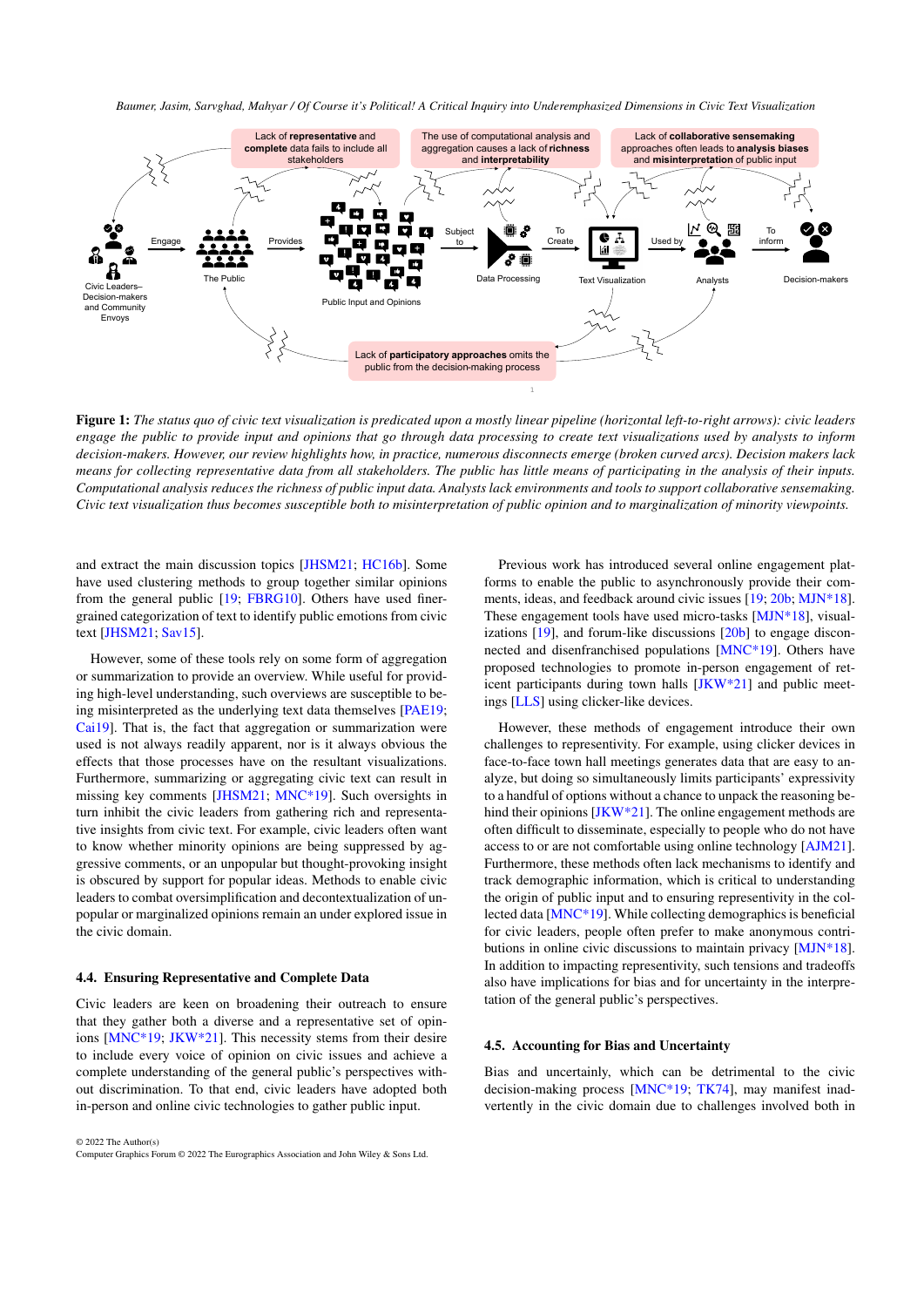data collection and in analysis [\[MJS20a\]](#page-12-28). For example, even when using online and offline channels to collect public input, the collected opinions can be biased representations of false consensus or perspectives of a vocal minority [\[JKW\\*21\]](#page-12-22). Even if perfectly representative data were collected, there is a risk of injecting analysts' personal biases into the analysis process unknowingly [\[WBFE17;](#page-13-15) [WAGJ19\]](#page-13-19). Furthermore, many visual analytics tools use computational methods and prediction models to categorize and label public input [\[JHSM21;](#page-12-4) [HC16b\]](#page-11-6). These computational methods can have inaccuracies [\[CRMH12\]](#page-11-18) that occur unevenly across different demographics [\[BS16\]](#page-10-27), especially in the civic domain where there is a scarcity of labeled data to train prediction models [\[JHSM21\]](#page-12-4). Coupled with the bias present in the data, such uncertainties might lead to a biased analysis HOFMAN, GOLDSTEIN, and HULLMAN [\[HGH20\]](#page-11-23), which is an incorrect interpretation of the underlying public input [\[GHWM20\]](#page-11-19). In various domains other than digital civics, researchers have shown great interest in visualizing uncertainties and incompleteness to support transparency in matching user expectations from prediction models [\[KKHM16\]](#page-12-29) and to support cognitive and meta cognitive processes in reasoning [\[ZC07\]](#page-13-20). However, looking back at the existing literature in civic text visualization, we observe a paucity of research on methods that experiment with how to combat biased analysis of public input and to visualize inherent uncertainty [\[Hul19\]](#page-11-24). Data feminism [\[DK20\]](#page-11-1) has brought attention to how the data is neither neutral nor objective. Others have argued that bias may infiltrate and jeopardizethe interpretation of data [\[WBFE17\]](#page-13-15). These issues demand more attention in the civics as data is seldom representative or inclusive, it is data collected from a self-selected participants and can be subject to misinterpretation as well as anlaysis biases.

#### <span id="page-5-1"></span>4.6. Synthesizing the Issues

Looking across the literature in civic text visualization reveals how the status quo implicitly organizes a particular set of relationships among specific entities (see Figure [1\)](#page-4-0). These entities and relationships include: 1) Civic leaders—community envoys and decisionmakers—who engage the public to gather data to inform decisionmaking; 2) The Public, who are the primary source of the text data gathered in the digital civics domain; 3) Public Input and Opinions, which consist of comments, critiques, new ideas, and disposition towards civic issues; 4) Data Processing, which transforms raw public input text into data suitable for feeding into visualization systems; 5) Text Visualizations, which depict the results of the data processing and the trends thereby identified in the data; 6) Analysts, who use the visualizations to analyze the public input data, identify patterns, make inferences, and generate reports; and 7) Decision-Makers, who solicit public input, assess and examine analysis reports, and leverage their position and expertise to make decisions that significantly impact the public's lives.

Although never explicitly stated, the civic text visualization research reviewed above implicitly adheres to this unidirectional, linear flow from the public to decision makers. To some extent, this linear, sequential process resembles the software development waterfall model [\[PWB09\]](#page-13-21). The input of each phase depends on the output of the previous one, corresponding to a specialization of tasks. Numerous cases in software engineering have demonstrated

the vulnerabilities of this model, especially around its rigidity and inability to adjust to dynamic requests when multiple stakeholders are involved [\[PWB09;](#page-13-21) [AA13\]](#page-10-28). Similarly, this section highlights numerous disconnects that occur in practice, as depicted in Figure [1.](#page-4-0) Some work in software engineering, HCI, visualization, and other areas offers examples that move beyond a linear model and adhere to a more human-centered approach [\[Boe88;](#page-10-29) [JHSM21\]](#page-12-4). However, the linear, stage-based model still seems dominant in civic text visualization. The above review of text visualization research helps explain the origins of the implicit single-directional flow from the public to decision-makers: work in civic text visualization has inherited the primarily analytic orientation that dominates text visualization research.

## <span id="page-5-0"></span>5. Combining Analytic Task and Political Process

To reiterate this paper's central claim, civic text visualization should be treated *not only* as an analytic task *but also* as a political process. The definition of the term "political" in Section [2](#page-1-0) shows how many of the analytic tasks involved in text visualization—as described in Section [4—](#page-3-0)are simultaneously political processes.

This point can be seen by referring back to Figure [1.](#page-4-0) For instance, to say that the public provides input and opinions glosses over important details. It would be more accurate to say that civic leaders collect input and draw opinions from certain groups via particular sampling methods. In order for the process to be seen as legitimate, these leaders need to be able to claim that the data thusly collected speak on behalf of some broader population. That question—who gets to speak on behalf of whom—is fundamentally a question about political representation. However, *the current orientation in civic text visualization instead treats public input as a process of data acquisition*. As another example, numerous decisions must be made when processing public opinion data to create visualizations: what categories of people or opinions will be used, how will those categories be labeled, who or what belongs in each category, etc. In civic text visualization, these decisions are made via computational means for identifying topics, sentiments, clusters, etc. *Treating such decisions as steps in an analytic process downplays how the crafting of such categories establishes power structures* [\[BS99\]](#page-10-7), thereby again drawing attention away from the political nature of this process.

Essentially, treating civic text visualization as an entirely analytic task, rather than acknowledging and accounting for its political nature, gives rise to disjunctures among the various entities involved. These disjunctures are evidenced in the various desiderata [\[JSHM20\]](#page-12-23) identified in prior work on civic text visualization (Section [4\)](#page-3-0). The desire for tools and environments that support collaborative sensemaking (Section [4.1\)](#page-3-1) occurs because of a disjuncture across the visualizations, which are designed for a single analyst, and decision makers, who want multiple analysts to provide different perspectives. The need for participatory approaches (Section [4.2\)](#page-3-2) serves as evidence of a disjuncture between text visualizations and the public whose data and opinions are being represented. That is, the public are neither involved in the data processing and creation of the visualizations that represent them, nor do they contribute to interpreting what those visualizations mean and how they should be used to inform decision making. The lack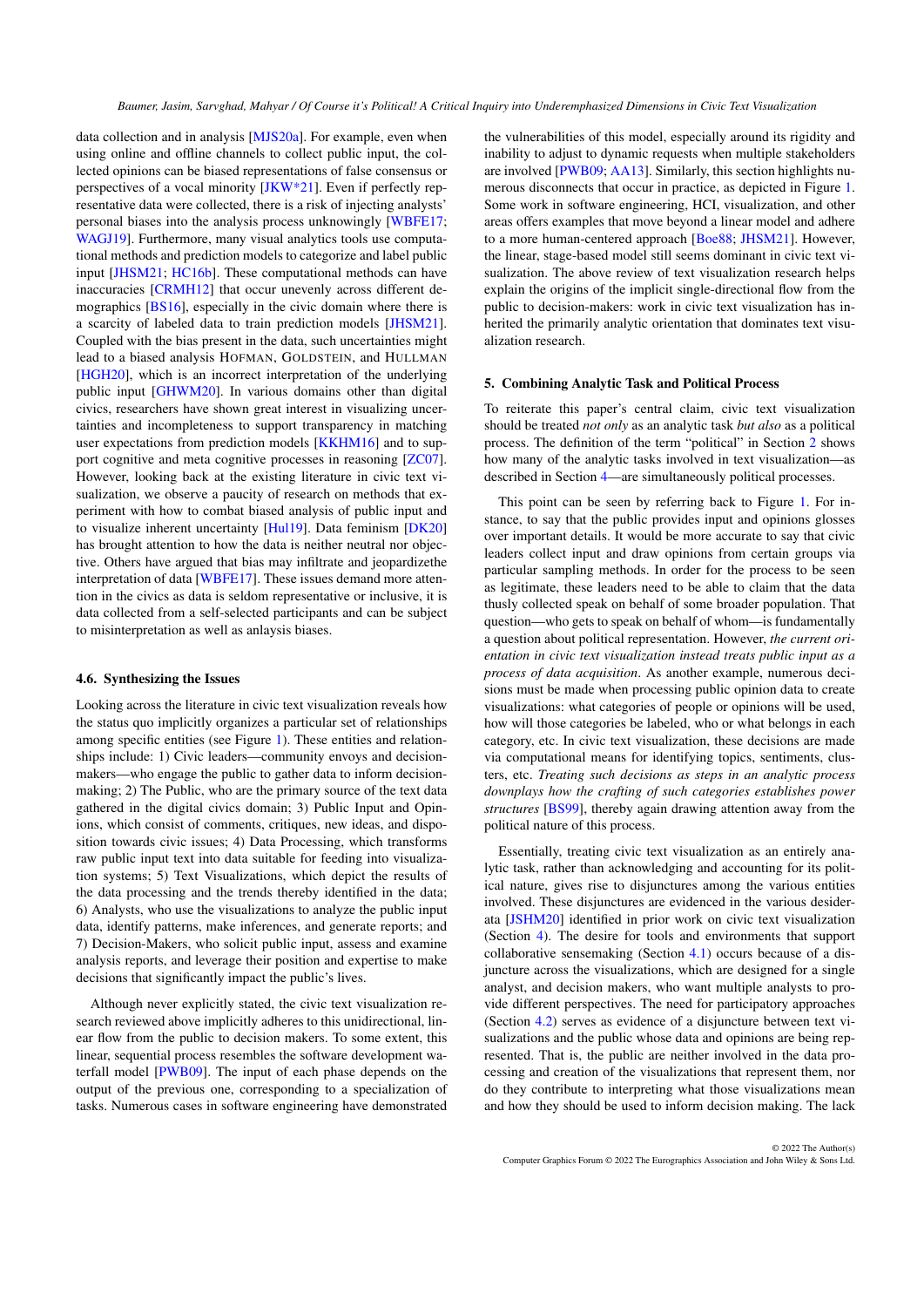of rich and interpretable data (Section [4.3\)](#page-3-3) occurs because of disjunctures across ways that data about public opinion are collected and the ways that those data are represented in text visualizations. Although data processing and text visualizations seek to make data more comprehensible, they also introduce the potential for biases and uncertainty (Section [4.5\)](#page-4-1), both of which are not always readily apparent. As a whole, this analytic orientation separates decisionmakers and other leaders from the public about whose opinions those leaders gather, represent, and reflect on (Section [4.4\)](#page-4-2).

To reiterate, Figure [1](#page-4-0) highlights these disjunctures. Each step in the visualization process involves numerous design decisions. These decisions impact the processes of assigning groups and labels, of choosing representative data points to speak on behalf of others, of delegating authority—essentially, the political processes—in civic text visualization. The conceptual orientation applied here [\[Mou99;](#page-12-13) [Asa00;](#page-10-5) [Bec02;](#page-10-6) [Mou13\]](#page-12-14) highlights how each of these steps, rather than being a smoothly applied analytic task, embodies the conflicts and tensions inherent in a political process.

#### <span id="page-6-0"></span>6. Proposed Conceptual Dimensions

Having analyzed the origins and consequences of a primarily analytic framing for civic text visualization, this section focuses on means for moving beyond that framing. The user-as-analyst framing does not manifest in any single step in the visualization process. For this reason, interventions that seek to alter one or more of the activities, or to bridge one or more of the disconnects, depicted in Figure [1](#page-4-0) will likely fall short of changing the overall analytic orientation. Indeed, the analytic orientation is what causes these activities to be conceived of in a mostly linear fashion. What is needed, then, are not changes in visualization techniques or data manipulation processes, but conceptual dimensions that can help shift the field's overall orientation toward civic text visualization.

To that end, this section offers a series of two-pole dimensions that can help those working in this area to step outside of an analytic orientation (summarized in Figure [2\)](#page-6-1). These dimensions were identified by taking assumptions identified in our critical review (Section [3\)](#page-1-1) and considering alternatives. For each dimension, we start by explaining how one pole represents the status quo of civic text visualization, illustrated via examples drawn from the literature. We then describe the opposite pole of that dimension. For some dimensions, examples are available to illustrate this second pole, though they may come from other bodies of literature beyond text visualization or digital civics. Using this description of the two poles, we show how intentional positioning along each of these dimensions can help balance one's orientation to acknowledge both analytic tasks and political processes.

#### 6.1. From Data and Metadata to Provenance and Paradata

It is perhaps unsurprising to note that most current approaches to civic text visualization emphasize data and/or metadata. For example, tools such as ConsiderIt [\[KMF\\*12b\]](#page-12-24) and CommunityPulse [\[JHSM21\]](#page-12-4) prominently feature specific comments from members of the public (i.e., the data). Such visualizations also provide means for organizing those comments by specific attributes, such as sentiment toward a particular proposition or metadata about

© 2022 The Author(s) Computer Graphics Forum © 2022 The Eurographics Association and John Wiley & Sons Ltd.



<span id="page-6-1"></span>Figure 2: *Each conceptual dimension captures shifts between an analytic orientation (left) and a political orientation (right).*

the commenter. While often informative, presenting data and metadata alone may not be sufficient to engage the public effectively.

Visualizations focused on data and/or metadata implicitly draw attention away from the origins of those data and the processes used to collect them. Such concerns are sometimes referred to as provenance information or as paradata. Within information visualization, provenance "broadly includes consideration for the history of changes and advances throughout the analysis process" [\[RESC16,](#page-13-22) p. 31], such as "subsetting, data merging, formatting, transformations, [...] button pushes, view manipulations, query executions" [\[RESC16,](#page-13-22) p. 34-35], and others. We argue that what is missing here is the notions of provenance from database research, which "accounts for the origin of a piece of data (in a database, document or repository) together with an explanation of *how* and *why* it got to the present place" [\[Gup09,](#page-11-25) p. 608, emphasis added]. A related concept also occurs in statistical survey research. Although originally focused on byproducts of computer-aided survey data collection, the concept of paradata [\[Cou17\]](#page-11-26) later expanded to include any data that are collected or generated as a byproduct of the survey process, as well as data that help us understand that process of data collection. This formulation of paradata differs from the concept of paradata in digital humanities [\[Sam11\]](#page-13-23) that draws on the notion of paratext [\[Gen97\]](#page-11-27). Examples of paradata range from records about contact attempts, to researchers' observations about the neighborhood where a particular respondent's data were collected, to the time spent by researchers on various data collection tasks [\[BOL\\*21\]](#page-10-30).

Such points about the origins of data and the processes of their collection are a key factor in civic text visualization. Indeed, a shift to emphasizing paradata can help draw attention to the representativeness of data.

Consider how systems such as MutiConVis [\[HC16b\]](#page-11-6) and CommunityClick [\[JKW\\*21\]](#page-12-22) provide visual representations to help the viewer understand the structure and content of conversations. Such visualizations do less to expose the provenance or paradata of those conversational data. The CommunityClick interface, for instance, shows timepoints in community meeting transcripts where organizers indicated a "good point," a "topic shift," or a "main issue." At the same time, this interface makes less visible the physical iClicker tools used to collect the data, the bodies for which such tools are and are not designed, the uncertainty a participant may have felt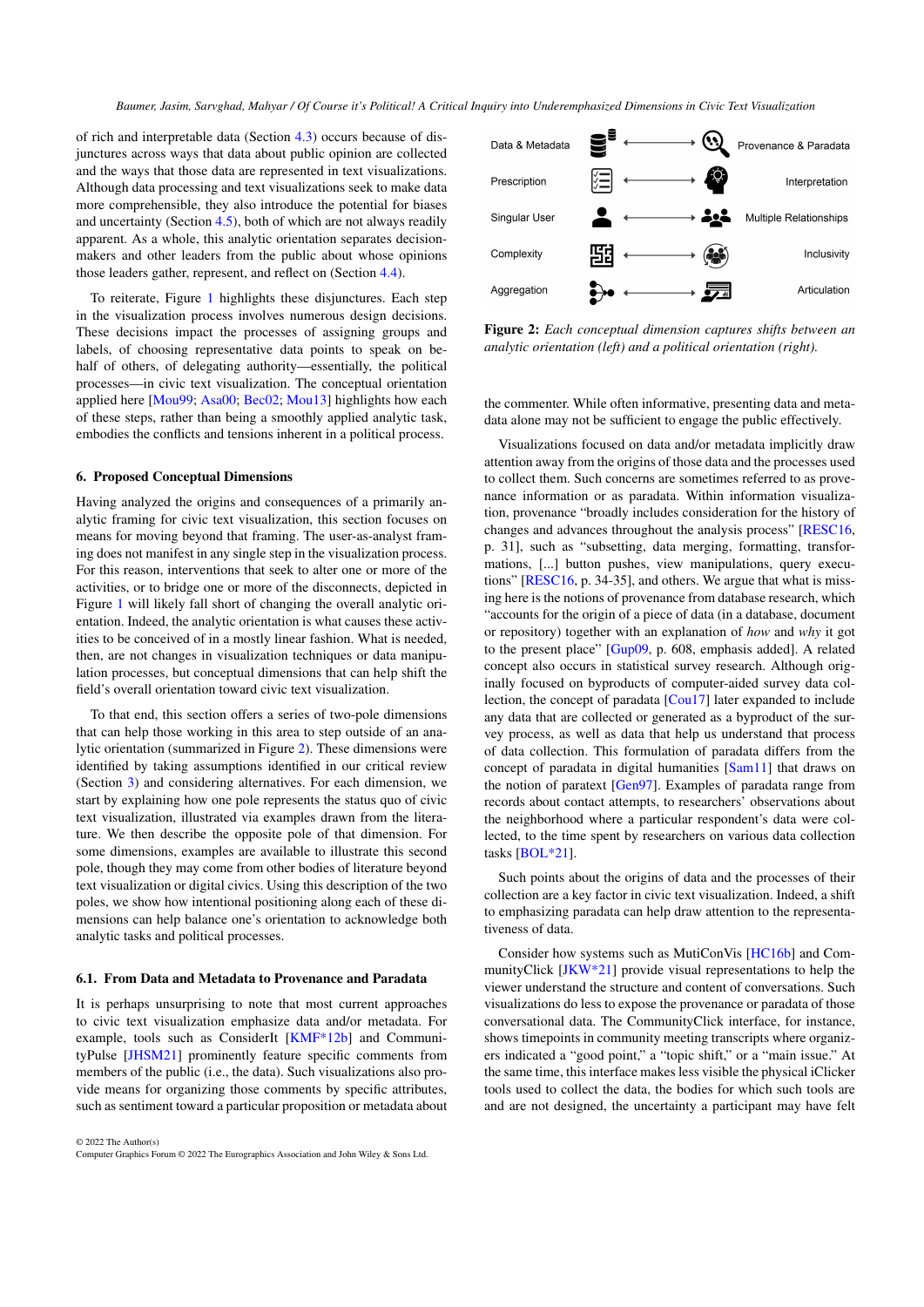about pushing on not pushing one of the relevant buttons, or the question of who is able to attend such meetings and who is not.

These points are not intended as criticism, neither of CommunityClick in particular nor of the broader class of similar systems [\[LLS;](#page-12-27) [HC16b\]](#page-11-6). It would be nearly impossible for any single visualization to expose all such paradata or provenance information, at least while remaining usable. The point here is to highlight what is not being shown in the visualization [cf. [DFCC13;](#page-11-2) [DK20\]](#page-11-1). Who is included and excluded? Who is represented and not represented? What are the processes by which that inclusion and representation happen? Thus, instead of pure criticism, this example helps illustrate how an emphasis on paradata can shift attention toward more political aspects of representation and inclusion. Furthermore, the provision of such paradata can influence interpretations of what the visualized data actually means.

# 6.2. From Prescription to Interpretation

Many extant systems in digital civics make prescriptive statements about what the data they present mean. For example, MultiCon-Vis [\[HC16b\]](#page-11-6) makes prescriptive statements not only as to the sentimental valence of individual conversations but also as to the topics that each conversation is about. Similarly, ConsiderIt [\[KMF\\*12b\]](#page-12-24) asks participants to place individual statements as either supporting or opposing a given ballot proposition. Although ConsiderIt does not make this pro/con determination on behalf of participants, it still presents each statement as clearly in support of or clearly in opposition to the given ballot proposition. In these and other examples, text visualizations can be designed in a way that prescribes a single, canonical meaning to the data being shown.

As an alternative, systems can be designed to reveal patterns and trends in data but leave their interpretation up to users. For example, Reflext [\[BCD\\*14\]](#page-10-31) identifies statistical associations between nouns and verbs [\[Res96\]](#page-13-24) in political news coverage. As an example, in one corpus, the term "contraception" might be more likely to occur as the direct object of "cover" and "access," while in another corpus it occurs as the direct object of "oppose" and "ban." Reflext does not assign an explicit meaning to these differences, but rather leaves the user to interpret what these patterns mean. Relatedly, [\[SG06\]](#page-13-25) describe The History Tablecloth, which indicates how long objects in a home have been in a specific place by providing a slowly increasingly glow underneath stationary objects. This design "suggests that whether objects are stationary or moving may be interesting to think about. It does not, however, suggest what the implications of this might be" [\[SG06,](#page-13-25) p. 103]. As another example, work in the digital humanities often explicitly emphasizes the interpretation both of texts themselves and of computational analysis thereof [\[Ram03;](#page-13-26) [Joc13;](#page-12-30) [Und14;](#page-13-27) [BSM\\*20\]](#page-10-32). While JÄNICKE, FRANZINI, CHEEMA, and SCHEUERMANN [\[JFCS17\]](#page-12-9) describe this relationship between close and distant reading, it is not well represented in the broader text visualization literature.

Work tending toward each of these two poles thus takes opposing approaches to meaning. Systems more aligned with the first pole provide specific, prescriptive meanings for data. In doing so, such designs effectively background the political dimensions of that process. That is, the decisions made during the design process become

embedded in a proverbial black box [\[Pas16;](#page-13-28) [Mol17\]](#page-12-31), making them both more inscrutable and seemingly more objective. These decisions, however, can impact how the public and their opinions are represented to, and interpreted by, analysts and decision makers. As noted above, such questions of representation are fundamentally political in nature [\[Bec02;](#page-10-6) [Mou99;](#page-12-13) [Mou13\]](#page-12-14).

In contrast, systems more aligned with the second pole provide visualizations as a resource for interpretation. Such systems are designed to draw attention to specific patterns in text data, suggesting that those patterns may be worth thinking about without making commitments as to what exactly those patterns mean. Civic text visualizations similarly designed to foreground interpretation could help make clearer who is making these interpretive decisions, thereby highlighting the lack of neutrality and objectivity in data [\[DK20\]](#page-11-1). If the system does not explicitly say what a given result or pattern means, then it becomes more obvious when a given stakeholder makes a claim about what that result means or, moreover, what should be done based upon the result. Such a design approach can also make clearer when and where disagreements occur about the meanings of specific patterns in public comment data.

In line with Mouffe's points about agonism [\[Mou99;](#page-12-13) [Mou13\]](#page-12-14), foregrounding these interpretive processes and decisions will not necessarily cause a consensus or common ground to be reached. Nor will doing so establish for stakeholders which interpretations are more or less valid. However, designing to foreground interpretation can support stakeholders in addressing these differences by calling attention to them. Put differently, a design approach that emphasizes interpretation, rather than prescription of meaning, can help draw attention to the political dimensions of civic text visualization. It can also help draw attention to questions of who is performing that interpretation.

## 6.3. From Singular User to Multiple Relationships

In much the same way that many designers are encouraged to ask themselves "who is the user?" [\[SD09\]](#page-13-29), civic text visualizations are usually designed with a particular user in mind. Tools such as ConsiderIt [\[KMF\\*12b\]](#page-12-24) or Opinion Space [\[FBRG10\]](#page-11-5) are designed specifically for the public. In contrast, tools such as Community-Pulse [\[JHSM21\]](#page-12-4) or CommunityClick [\[JKW\\*21\]](#page-12-22) are focused more on supporting community leaders and decision makers.

Is such ways, the design of current civic text visualization systems tends to take a *monolithic view of "the user."* That is, the design of any given system is predicated on a specific type of user. The user is not the same for every system, but most systems tend to be designed with a single user in mind.

In contrast, we could consider designing explicitly for multiple users. Doing so requires more than designing for different levels of expertise (see the following subsection for more on expertise) or designing for collaborative use, though both those things may be valuable in their own right. Rather, this dimension encourages accounting for the different types of relationalities that users may have with a system [cf. [BB17\]](#page-10-11). These considerations include not only the kinds of relationships that different users might have with the system itself but also how the system mediates relationships among various users.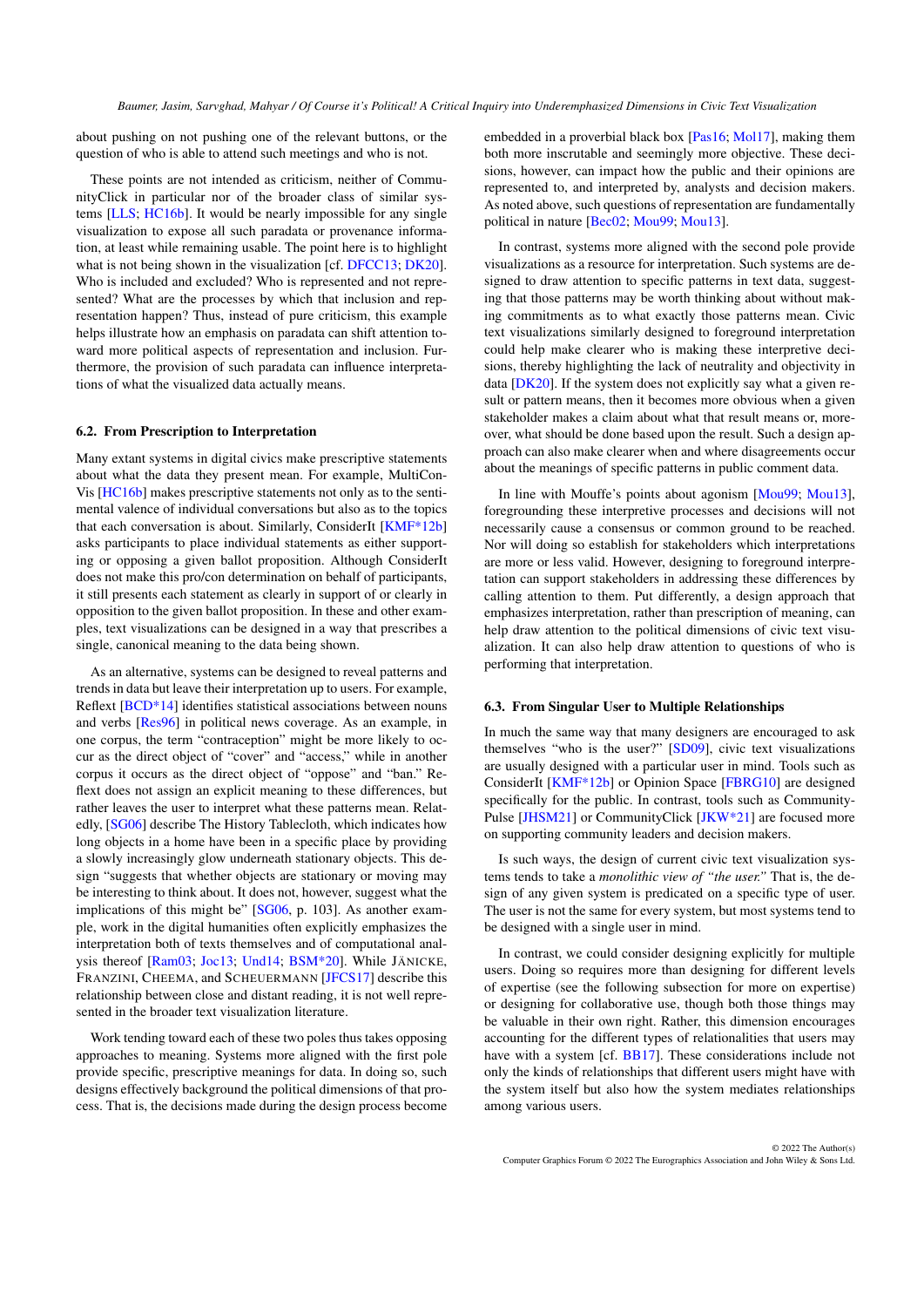Consider, for instance, the roles described above (in Section [4.6\)](#page-5-1) that are involved in many public input processes: the public, analysts, and decision makers. One could approach designing for these different roles and their relationships among one another in a variety of ways. For example, perhaps all users should have access to the same data, but different visual representations of that data should be presented to different users; visual representations specifically intended for the public may differ from representations intended for analysts. Alternatively, there may be data to which some users (e.g., decision makers) should have access while other users (e.g., the public) should not. Further still, a system could provide similar visual representations using similar data but allow different users varying analytic capabilities. For instance, if the kinds of questions that the public may wish to explore differ from the questions asked by analysts, then these different types of users may require different analytic tools or underlying models of the data to address their respective questions.

This shift—from a monolithic view of a single user to explicitly designing for a variety of relationalities—can draw attention to the political aspects of civic text visualization. In particular, it highlights power structures among the various groups of actors involved. Different actors in different roles will have different kinds of authority. There are things decision makers might be able to do that the public cannot (e.g., enacting policies), and there may in fact be things that the public can do but analysts or decision makers cannot (e.g., making claims about how and whether the data represent them). At the same time, people such as analysts or decision makers are, in most cases, simultaneously a subgroup of the public. When holding office as a decision maker or when playing the role of an analyst, one does not forgo their citizenship status. Why, then, do we not refer to such people as analyst-citizens, or perhaps as members of the public with decision-making authority?

The conceptual dimensions contributed by this paper are not intended to answer such questions. Rather, they offer concrete means of drawing attention to such questions. For instance, while it might be quite sensible to design certain visual representations, data manipulations, etc. with specific roles in mind, one need not constrain the use of those manipulations or representations to people in those roles. Perhaps, for example, certain aspects of a visualization might be intended for use by analysts, but all members of the public could have access to them. Because of differences in skill, expertise, time, etc., providing such access would not alone eliminate the power differentials between decision makers and members of the public. However, echoing points made above, the goal in designing civic text visualization should not necessarily be to remove such power imbalances. Instead, systems should be designed to foreground and account for these kinds of power structures. Designing for multiple relationships, rather than for a single user, provides one means of doing so. Such an approach can also highlight how an individual's expertise may mediate their interactions with a visualization.

### 6.4. From Complexity to Inclusivity

Prior work has highlighted the importance of careful consideration about the balance between complexity and simplicity in visualization design generally [\[Mun14;](#page-12-25) [IHBD18\]](#page-11-28). Text visualizations span between very complex to simple, each serving their own analyti-

© 2022 The Author(s) Computer Graphics Forum © 2022 The Eurographics Association and John Wiley & Sons Ltd. cal purposes and target audiences. Complexity usually abounds in public-generated text data due to high dimensionality, lack of structure, and ambiguity inherent in natural human language [\[AL19a\]](#page-10-33), which can impact how text visualizations of such data are generated. However, in the context of civics, careful consideration is needed to decide on the level of complexity that a visualization should offer. One might argue that complex visualizations could be beneficial for surfacing actionable insights, identify patterns, vi-sualizing uncertainty [\[PKH20\]](#page-13-30) and incompleteness [\[DK16\]](#page-11-16) in the data. Others might opine that such complex visualizations might exclude people with limited visualization literacy [\[BBG19\]](#page-10-34), disengaging them from further exploration and analysis of civic input. For instance, visual analytic systems such as MultiConVis [\[HC16b\]](#page-11-6) use multiple connected views to enable analysts to filter and explore text data at multiple levels. However, even some civic leaders, let alone the members of the general public, might not be comfortable working with such complex systems due to limited visualization literacy [\[MJS20a;](#page-12-28) [MNC\\*19\]](#page-12-2).

On the other side of the spectrum, some tools elide certain details in the data in favor of providing a "simpler" representation of otherwise complex data. For example, CommunityPulse [\[JHSM21\]](#page-12-4) uses common, simple visualizations and iconography, such as bar charts and emojis, to provide overviews of people's emotions towards civic agendas and ideas. Similarly, ConsiderIt [KMF<sup>\*12b]</sup> uses bar charts to visualize people's stance towards ballot measures. These two systems tend toward simpler interfaces that gloss over some of the complexities in the data. However, they do not provide information around the uncertainty and incompleteness present in the data, which could be beneficial in understanding people's rationale and disposition in civic inputs.

As an alternative to choosing between simplicity and complexity, we suggest that choices about complexity are simultaneously choices about inclusivity. Choosing a more complex visualization, for example, may provide accurate and detailed information and additional functionalities to investigate data at different levels to gather deeper insights. Indeed, MultiConVis [\[HC16a\]](#page-11-29) and CommunityClick [\[JKW\\*21\]](#page-12-22) support deriving insights that would be difficult, perhaps impossible, to derive from simply reading conversation transcripts. The choice to make visualizations complex also enables the designers to be transparent and avoid biases by adding explanations to visualized elements [\[KRH17b\]](#page-12-32). At the same time, such complex visualizations assume that users have relevant training and experience, implicitly alienating segments of the population who may lack such skills or expertise [\[GFM\\*13\]](#page-11-30).

On the other hand, moving towards simplicity can accommodate a broader range of users [\[Mun14\]](#page-12-25) and increase engagement [\[HHC\\*08\]](#page-11-31). Such simple visualization can inform the public about civic issues and pave the way for broader participation. However, the elision of certain aspects of the data in the interest of simplification distills meaningful nuances, thus watering down the impact, complexities, and dynamics inherent in the public input. Such simplification may also may open doors for human biases and marginalization of minority opinions [\[JHSM21\]](#page-12-4).

Essentially, this dimension suggests recasting visualization design decisions about complexity to instead focus on inclusivity. Rather than asking whether complexity is warranted in a certain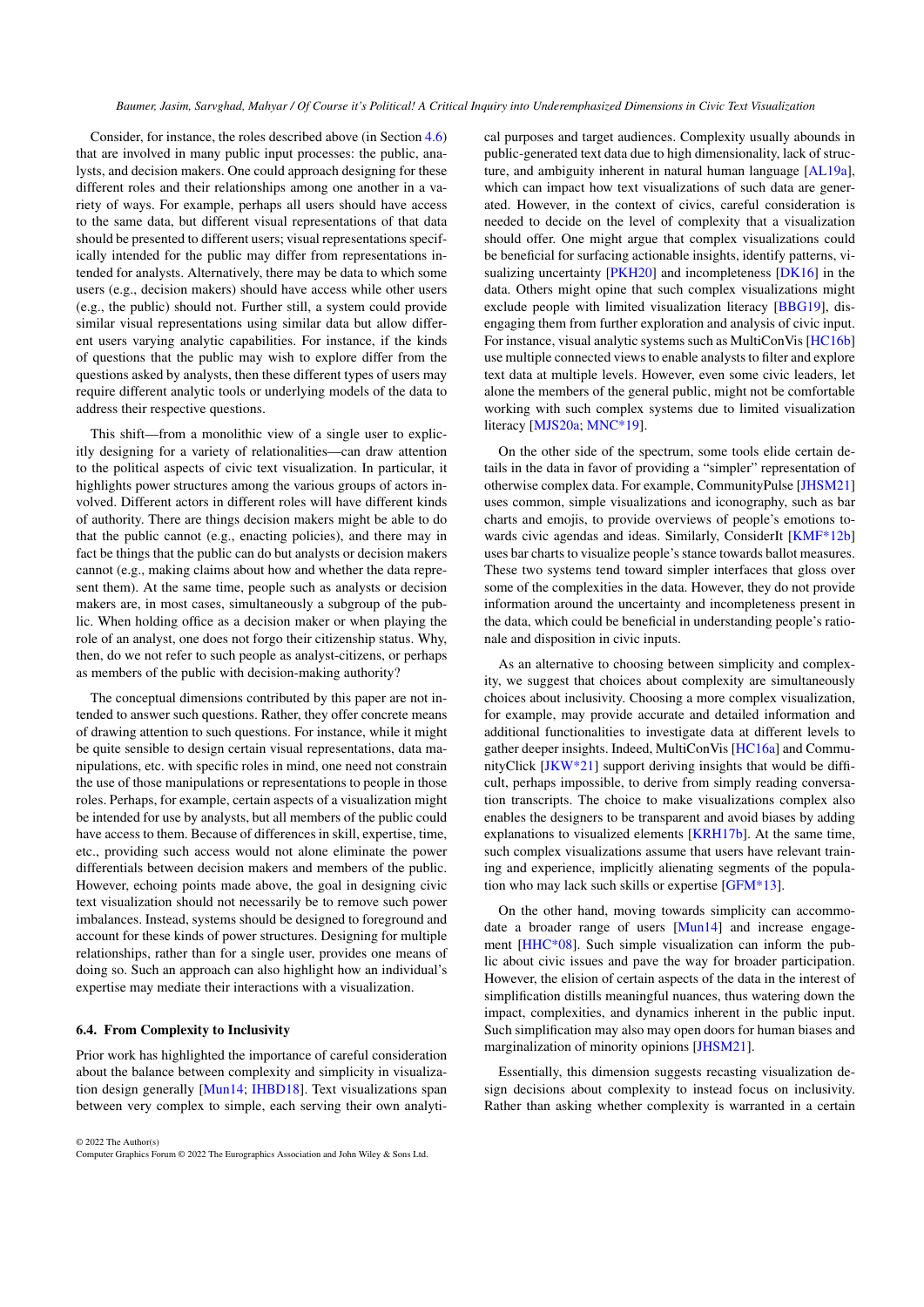element of the visualization, design decisions can instead consider how specific types of complexity may include or exclude certain users or audiences. For instance, one could design visualizations to provide multiple views with different kinds of complexity for different audiences [e.g., [FBL\\*10\]](#page-11-32). A member of the public whose family has lived in a given neighborhood for generations may have intimate understandings about the history of properties, relationships among different residents, etc., while a government analyst may understand the neighborhood in terms of zoning regulations, building codes, etc. Neither of these understandings is necessarily less or more complex; each is complex in their own different way. Furthermore, systems could be outfitted with interactive functionalities that enables users to start either from simple visualizations or from complexities with which they are familiar and, through their interactions, gradually learn how to use other functionalities associated with different types of complexities [e.g., [BLN07;](#page-10-35) [FBL\\*10\]](#page-11-32). At the same time, such learning should be optional, enabling the visualization to prove useful even in the most simplified views.

Thus, this conceptual dimension does not suggest favoring simplicity over complexity, nor vice versa. However, it helps draw attention to the ways that choices about complexity simultaneously constitute choices about inclusivity in terms of who can use and understand a visualization, and who cannot. It also highlights the limitations of approaches to design visualization by adhering to the "one size fits all" policy where a single design is used for multiple varied audiences [\[DK16\]](#page-11-16). Furthermore, considerations about inclusivity apply not only to the users and audiences of a visualization but also to the people whose data are being visualized.

## 6.5. From Aggregation to Articulation

Many extant text visualizations have predominantly focused on high-level aggregation of data such as summaries of topics discussed [\[JKW\\*21\]](#page-12-22), collections of representative keywords [\[JHSM21\]](#page-12-4), or statistics about sentiments [\[HC16b\]](#page-11-6). Such aggregation can provide civic leaders with a visual summary to help understand various facets of public input.

At the same time, aggregation tends to highlight common and popular opinions over nuances and often unpopular ideas [\[MHAG06;](#page-12-18) [MNC\\*19\]](#page-12-2). Even when visualizations combine overviews and details [\[Shn96\]](#page-13-31), the summary statistics or overviews provide high-level information at a granularity that often inadvertently discards information that might represent unpopular or marginalized opinions. This can result in what has been termed the "tyranny of the majority" [\[dToc10,](#page-11-33) Pt. 2, Ch. 7, Sec. 2], wherein a majority of the population forces their opinions upon various minority groups. Indeed, prior work shows how *summaries can suppress "minority viewpoints"* and miss some critical information as "not all the information is captured in the [summaries] due to imperfections" which might result in "losing the visions that are actually embedded into the [individual perspectives]" [\[MNC\\*19\]](#page-12-2).

On the other side of this spectrum, at the detail level, articulating nuanced information present in raw text data can enable civic leaders to peruse and sublimate critical insights. Despite civic leaders' preference for reading actual text over aggregate statistics that allows them "to make their [own] specific inferences" [\[JHSM21\]](#page-12-4),

there are few examples of prior systems that articulate the space of differing views, perhaps due in part to high dimensionality of text data. Furthermore, there are often no specific mechanisms for detailed analysis at individual levels [\[DRRD12\]](#page-11-20), which demonstrates a scarcity for computational and design approaches to mitigate this gap in granular information dissemination from text data.

This dimension, then, highlights how choices between visualizing aggregate trends and articulating a space of myriad opinions has political ramifications in terms of who or what is represented (and not represented). When designing civic text visualizations, one might ask *"At what granularity should civic text be aggregated?"* Rather than suggesting that any one application has a single, proper granularity, this conceptual dimension highlights the political nature of these choices that might otherwise seem purely analytic.

#### 7. Conclusion

This paper argues that, in the context of civics, text visualization is a political activity and process just as much as it is analytic. However, prior visualization research has placed less emphasis on this political aspect, framing text visualization only as an analytic task. The implications of treating civic text visualization as solely analytic manifest throughout the visual data analysis pipeline. Examples include collecting unrepresentative and biased data, missing minority voices in aggregation, and designing analyst-oriented tools that exclude the public from the process. Drawing on political theory and participatory design [\[Asa00;](#page-10-5) [Bec02;](#page-10-6) [Mou99;](#page-12-13) [Mou13\]](#page-12-14), we offer a series of conceptual dimensions that can assist researchers, designers, and practitioners in attending more intentionally to the political aspects of civic text visualization. Most of these dimensions involve gauging and balancing the tension between two poles, such as between prescription and interpretations of meaning, between aggregating trends and articulating exceptions, and between designing for a singular user and designing for multiple relationships. We suggest that attending to these dimensions can aid in consciously navigating the balance between civic text visualization as an analytic task and as a political process.

The argument put forth in this paper, and the conceptual dimensions offered, come from specifically examining the use of text visualization in the domain of civics. At the same time, we suspect the conceptual dimensions contributed by this paper could be extended to a variety of different application domains, from demographics and census data, to scientific visualization, to visualizing uncertainty. Indeed, the core activities that we argue characterize political processes—defining groups and categories, choosing representations, identifying aggregate trends, selecting prototypical examples, etc.—lie at the heart of many visualization systems. Put differently, the conceptual dimensions offered in this paper can help future work acknowledge how politics is not the only thing that is political.

#### Acknowledgments

For comments on previous drafts, thanks to Ethan Zuckerman, Dominic DiFranzo, members of Lehigh's Human-Centered Social Computing group, UMASS HCI-VIS Lab members, and the anonymous reviewers.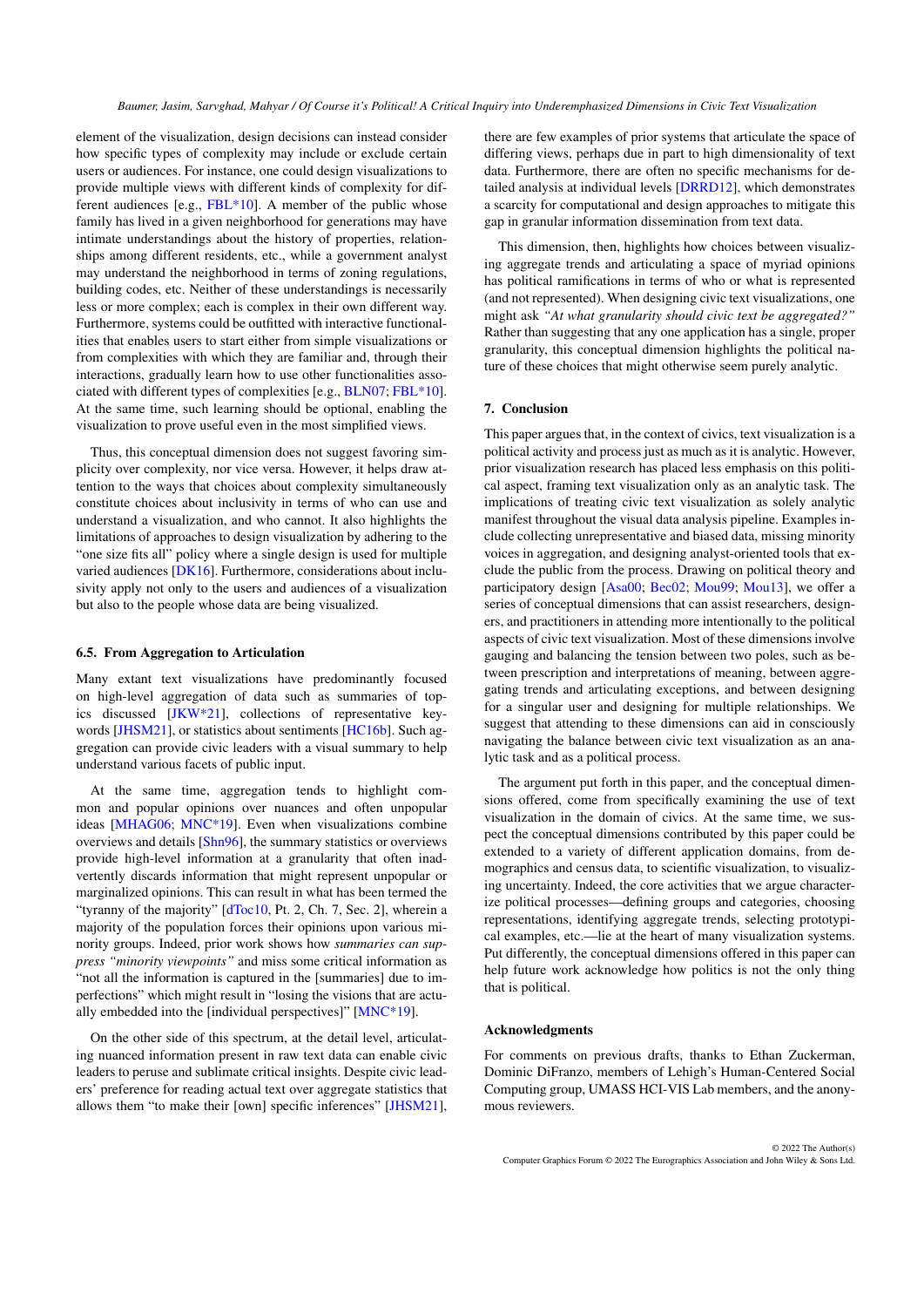#### References

- <span id="page-10-1"></span>[19] *Pol.is*. <https://pol.is/gov>. Accessed: December 2019. 2019.
- <span id="page-10-21"></span>[20a] *Dedoose*. <https://www.dedoose.com/>. Accessed: September 2020. 2020.
- <span id="page-10-26"></span>[20b] *Free open-source participatory democracy for cities and organizations*. <https://decidim.org>. Accessed: January 2020. 2020.
- <span id="page-10-20"></span>[21] *NVivo*. [https://www.qsrinternational.com/nvivo](https://www.qsrinternational.com/nvivo-qualitative-data-analysis-software/home)[qualitative- data- analysis- software/home](https://www.qsrinternational.com/nvivo-qualitative-data-analysis-software/home). Accessed: January, 2021. 2021.
- <span id="page-10-28"></span>[AA13] ADENOWO, ADETOKUNBO AA and ADENOWO, BASIRAT A. "Software Engineering Methodologies: A Review of the Waterfall Model and Object-Oriented Approach". *International Journal of Scientific & Engineering Research* 4.7 (2013), 427–434.

<span id="page-10-22"></span>[ACM19] ACM. *ATLAS.ti*. <https://atlasti.com/>. 2019.

- <span id="page-10-2"></span>[AdOP12] ALENCAR, ARETHA B., de OLIVEIRA, MARIA CRISTINA F., and PAULOVICH, FERNANDO V. "Seeing beyond Reading: A Survey on Visual Text Analytics". *WIREs Data Mining and Knowledge Discovery* 2.6 (2012), 476–492. ISSN: 1942-4795. DOI: [10.1002/widm.1071](https://doi.org/10.1002/widm.1071).
- <span id="page-10-19"></span>[AJM21] ARAGÓN, CAROLINA, JASIM, MAHMOOD, and MAHYAR, NARGES. "RisingEMOTIONS: Bridging Art and Technology to Visualize Public's Emotions about Climate Change". *Creativity and Cognition*. 2021, 1–10.
- <span id="page-10-33"></span>[AL19a] ALHARBI, MOHAMMAD and LARAMEE, ROBERT S. "Sos textvis: An extended survey of surveys on text visualization". *Computers* 8.1 (2019), 17.
- <span id="page-10-4"></span>[AL19b] ALHARBI, MOHAMMAD and LARAMEE, ROBERT S. "SoS TextVis: An Extended Survey of Surveys on Text Visualization". *Computers* 8.1 (Mar. 2019), 17. DOI: [10.3390/computers8010017](https://doi.org/10.3390/computers8010017).
- <span id="page-10-18"></span>[ALND17] ASAD, MARIAM, LE DANTEC, CHRISTOPHER A, NIELSEN, BECKY, and DIEDRICK, KATE. "Creating a Sociotechnical API: Designing City-Scale Community Engagement". *Proceedings of the 2017 CHI Conference on Human Factors in Computing Systems*. ACM. 2017, 2295–2306.
- <span id="page-10-5"></span>[Asa00] ASARO, PETER M. "Transforming Society by Transforming Technology: The Science and Politics of Participatory Design". *Accounting, Management and Information Technologies* 10.4 (2000), 257–290.
- <span id="page-10-11"></span>[BB17] BAUMER, ERIC P. S. and BRUBAKER, JED R. "Post-Userism". *Proceedings of the ACM Conference on Human Factors in Computing Systems (CHI)*. Denver, CO: ACM, 2017, 6291–6303. ISBN: 978- 1-4503-4655-9. DOI: [10.1145/3025453.3025740](https://doi.org/10.1145/3025453.3025740).
- <span id="page-10-34"></span>[BBG19] BÖRNER, KATY, BUECKLE, ANDREAS, and GINDA, MICHAEL. "Data visualization literacy: Definitions, conceptual frameworks, exercises, and assessments". *Proceedings of the National Academy of Sciences* 116.6 (2019), 1857–1864.
- <span id="page-10-31"></span>[BCD\*14] BAUMER, ERIC P. S., CIPRIANI, CLAIRE, DAVIS, MITCHELL, et al. "Broadening Exposure, Questioning Opinions, and Reading Patterns with Reflext: A Computational Support for Frame Reflection". *Journal of Information Technology & Politics* 11.1 (Jan. 2014), 45–63. ISSN: 1933-1681. DOI: [10.1080/19331681.2013.872072](https://doi.org/10.1080/19331681.2013.872072).
- <span id="page-10-6"></span>[Bec02] BECK, EEVI E. "P for Political: Participation Is Not Enough". *Scandinavian Journal of Information Systems* 14.1 (2002), 1.
- <span id="page-10-9"></span>[BHP\*12] BRYNJARSDÓTTIR, HRÖNN, HÅKANSSON, MARIA, PIERCE, JAMES, et al. "Sustainably Unpersuaded: How Persuasion Narrows Our Vision of Sustainability". *Proceedings of the ACM Conference on Human Factors in Computing Systems (CHI)*. Austin, TX: ACM, 2012, 947–956.
- <span id="page-10-10"></span>[BKM\*14] BAUMER, ERIC P. S., KHOVANSKAYA, VERA, MATTHEWS, MARK, et al. "Reviewing Reflection: On the Use of Reflection in Interactive System Design". *Proceedings of the ACM Conference on Designing Interactive Systems (DIS)*. Vancouver, BC: ACM Press, 2014, 93–102. ISBN: 978-1-4503-2902-6. DOI: [10.1145/2598510.2598598](https://doi.org/10.1145/2598510.2598598).
- © 2022 The Author(s)

Computer Graphics Forum © 2022 The Eurographics Association and John Wiley & Sons Ltd.

- <span id="page-10-35"></span>[BLN07] BAILLY, GILLES, LECOLINET, ERIC, and NIGAY, LAURENCE. "Wave menus: improving the novice mode of hierarchical marking menus". *IFIP Conference on Human-Computer Interaction*. Springer. 2007, 475–488.
- <span id="page-10-29"></span>[Boe88] BOEHM, B. W. "A Spiral Model of Software Development and Enhancement". *Computer* 21.5 (May 1988), 61–72. ISSN: 1558-0814. DOI: [10.1109/2.59](https://doi.org/10.1109/2.59).
- <span id="page-10-30"></span>[BOL\*21] BURNS, ALYXANDER, ON, THAI, LEE, CHRISTIANA, et al. "Making the Invisible Visible: Risks and Benefits of Disclosing Metadata in Visualization". *2021 IEEE Workshop on Visualization for Social Good (VIS4Good)*. IEEE. 2021, 11–15.
- <span id="page-10-13"></span>[Bow06] BOWEN, GLENN A. "Grounded Theory and Sensitizing Concepts". *International Journal of Qualitative Methods* 5.3 (Sept. 2006), 12–23. ISSN: 1609-4069. DOI: [10 . 1177 /](https://doi.org/10.1177/160940690600500304) [160940690600500304](https://doi.org/10.1177/160940690600500304).
- <span id="page-10-0"></span>[Bra13] BRABHAM, DAREN C. *Using crowdsourcing in government*. IBM Center for the Business of Government, 2013.
- <span id="page-10-27"></span>[BS16] BAROCAS, SOLON and SELBST, ANDREW D. "Big Data's Disparate Impact". *California Law Review* 104.3 (2016), 671–732. DOI: [10.15779/Z38BG31](https://doi.org/10.15779/Z38BG31).
- <span id="page-10-7"></span>[BS99] BOWKER, GEOFFREY C. and STAR, SUSAN LEIGH. *Sorting Things Out: Classification and Its Consequences*. Cambridge, MA: MIT Press, 1999.
- <span id="page-10-32"></span>[BSM\*20] BAUMER, ERIC P. S., SIEDEL, DREW, MCDONNELL, LENA, et al. "Topicalizer: Reframing Core Concepts in Machine Learning Visualization by Co-Designing for Interpretivist Scholarship". *Human–Computer Interaction* 35.5-6 (Apr. 2020), 452–480. ISSN: 0737- 0024. DOI: [10.1080/07370024.2020.1734460](https://doi.org/10.1080/07370024.2020.1734460).
- <span id="page-10-8"></span>[BVSD07] BOEHNER, KIRSTEN, VERTESI, JANET, SENGERS, PHOEBE, and DOURISH, PAUL. "How HCI Interprets the Probes". *Proceedings of the ACM Conference on Human Factors in Computing Systems (CHI)*. San Jose, CA: ACM, 2007, 1077–1086. DOI: [10.1145/1240624.](https://doi.org/10.1145/1240624.1240789) [1240789](https://doi.org/10.1145/1240624.1240789).
- <span id="page-10-25"></span>[Cai19] CAIRO, ALBERTO. *How Charts Lie: Getting Smarter about Visual Information*. WW Norton & Company, 2019.
- <span id="page-10-17"></span>[CB95] COOPER, GEOFF and BOWERS, JOHN. "Representing the User: Notes on the Disciplinary Rhetoric of HCI". *The Social and Interactional Dimensions of Human-Computer Interfaces*. Ed. by THOMAS, PETER J. Cambridge: Cambridge University Press, 1995, 48–66.
- <span id="page-10-12"></span>[CBD19] CHANCELLOR, STEVIE, BAUMER, ERIC P. S., and DE CHOUD-HURY, MUNMUN. "Who Is the "Human" in Human-Centered Machine Learning: The Case of Predicting Mental Health from Social Media". *Proceedings of the ACM on Human-Computer Interaction* 3.CSCW (Nov. 2019), 147:1–147:32. DOI: [10.1145/3359249](https://doi.org/10.1145/3359249).
- <span id="page-10-3"></span>[CC16] CAO, NAN and CUI, WEIWEI. *Introduction to Text Visualization*. Paris: Atlantis Press, 2016. ISBN: 978-94-6239-185-7 978-94-6239-186- 4. DOI: [10.2991/978-94-6239-186-4](https://doi.org/10.2991/978-94-6239-186-4).
- <span id="page-10-14"></span>[Cha06] CHARMAZ, KATHY. *Constructing Grounded Theory: A Practical Guide through Qualitative Analysis*. London: SAGE Publications, 2006.
- <span id="page-10-24"></span>[CL18a] CORBETT, ERIC and LE DANTEC, CHRISTOPHER A. "Going the Distance: Trust Work for Citizen Participation". *Proceedings of the 2018 CHI Conference on Human Factors in Computing Systems*. ACM. 2018, 312.
- <span id="page-10-23"></span>[CL18b] CORBETT, ERIC and LE DANTEC, CHRISTOPHER A. "The Problem of Community Engagement: Disentangling the Practices of Municipal Government". *Proceedings of the 2018 CHI Conference on Human Factors in Computing Systems*. ACM. 2018, 574.
- <span id="page-10-15"></span>[CMS99] CARD, STUART K., MACKINLAY, JOCK D., and SHNEIDER-MAN, BEN. *Readings in Information Visualization: Using Vision to Think*. San Francisco, CA: Morgan Kaufmann, 1999.
- <span id="page-10-16"></span>[CNM83] CARD, STUART K., NEWELL, ALLEN, and MORAN, THOMAS P. *The Psychology of Human-Computer Interaction*. Hillsdale, NJ, USA: L. Erlbaum Associates Inc., 1983. ISBN: 978-0-89859-243-6.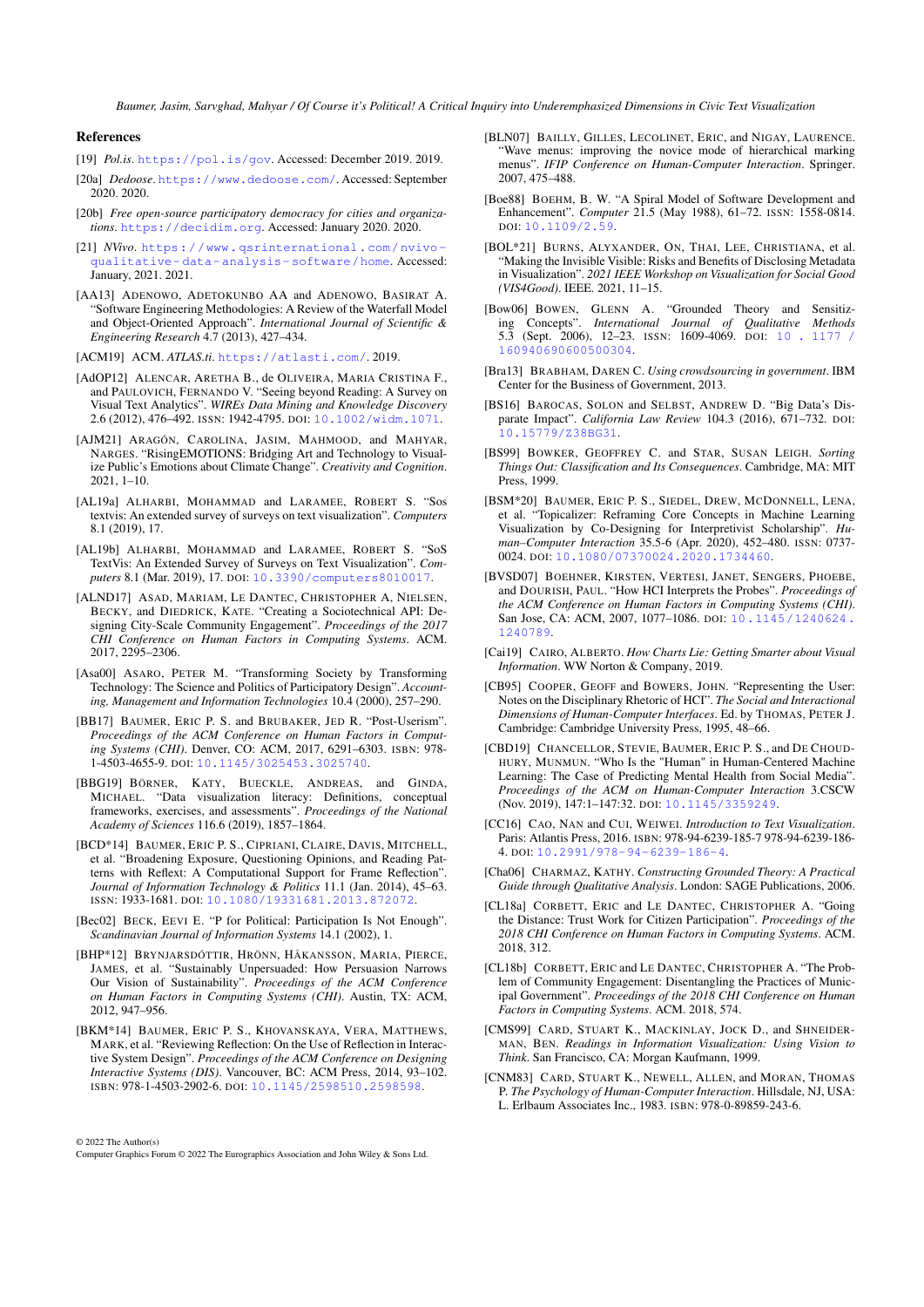- <span id="page-11-0"></span>[Cor19] CORRELL, MICHAEL. "Ethical Dimensions of Visualization Research". *Proceedings of the ACM Conference on Human Factors in Computing Systems (CHI)*. Glasgow: ACM, May 2019, 1–13. ISBN: 978-1- 4503-5970-2. DOI: [10.1145/3290605.3300418](https://doi.org/10.1145/3290605.3300418).
- <span id="page-11-26"></span>[Cou17] COUPER, MICK P. "Birth and Diffusion of the Concept of Paradata". *Advances in Social Research* 18 (2017), 14–26.
- <span id="page-11-18"></span>[CRMH12] CHUANG, JASON, RAMAGE, DANIEL, MANNING, CHRISTO-PHER, and HEER, JEFFREY. "Interpretation and trust: Designing modeldriven visualizations for text analysis". *Proceedings of the SIGCHI Conference on Human Factors in Computing Systems*. 2012, 443–452.
- <span id="page-11-2"></span>[DFCC13] DÖRK, MARIAN, FENG, PATRICK, COLLINS, CHRISTOPHER, and CARPENDALE, SHEELAGH. "Critical InfoVis: Exploring the Politics of Visualization". *Extended Abstracts of the ACM Conference on Human Factors in Computing Systems (CHI EA)*. Paris: ACM, 2013, 2189–2198. ISBN: 978-1-4503-1952-2. DOI: [10.1145/2468356.2468739](https://doi.org/10.1145/2468356.2468739).
- <span id="page-11-9"></span>[DiS12] DISALVO, CARL. *Adversarial Design*. Cambridge, MA: MIT Press, 2012.
- <span id="page-11-16"></span>[DK16] D'IGNAZIO, CATHERINE and KLEIN, LAUREN F. "Feminist Data Visualization". *Workshop on Visualization for the Digital Humanities, at IEEE VIS Conference*. Baltimore, MD, 2016.
- <span id="page-11-1"></span>[DK20] D'IGNAZIO, CATHERINE and KLEIN, LAUREN F. *Data Feminism*. Cambridge, MA: MIT Press, 2020.
- <span id="page-11-20"></span>[DRRD12] DÖRK, MARIAN, RICHE, NATHALIE HENRY, RAMOS, GON-ZALO, and DUMAIS, SUSAN. "Pivotpaths: Strolling through faceted information spaces". *IEEE transactions on visualization and computer graphics* 18.12 (2012), 2709–2718.
- <span id="page-11-33"></span>[dToc10] De TOCQUEVILE, ALEXIS. *Democray in America*. Ed. by NOLLA, EDUARDO. Trans. by SCHLEIFER, JAMES T. Indianapolis: Liberty Fund, 1835 (2010).
- <span id="page-11-32"></span>[FBL\*10] FRANCONE, JÉRÉMIE, BAILLY, GILLES, LECOLINET, ERIC, et al. "Wavelet menus on handheld devices: stacking metaphor for novice mode and eyes-free selection for expert mode". *Proceedings of the International Conference on Advanced Visual Interfaces*. 2010, 173–180.
- <span id="page-11-5"></span>[FBRG10] FARIDANI, SIAMAK, BITTON, EPHRAT, RYOKAI, KIMIKO, and GOLDBERG, KEN. "Opinion Space: A Scalable Tool for Browsing Online Comments". *Proceedings of the ACM Conference on Human Factors in Computing Systems (CHI)*. Atlanta, GA: ACM, 2010, 1175–1184.
- <span id="page-11-8"></span>[FHKM17] FEDERICO, PAOLO, HEIMERL, FLORIAN, KOCH, STEFFEN, and MIKSCH, SILVIA. "A Survey on Visual Approaches for Analyzing Scientific Literature and Patents". *IEEE Transactions on Visualization and Computer Graphics* 23.9 (Sept. 2017), 2179–2198. ISSN: 1941- 0506. DOI: [10.1109/TVCG.2016.2610422](https://doi.org/10.1109/TVCG.2016.2610422).
- <span id="page-11-4"></span>[FO05] FEINDT, PETER H and OELS, ANGELA. "Does discourse matter? Discourse analysis in environmental policy making". *Journal of Environmental Policy & Planning* 7.3 (2005), 161–173.
- <span id="page-11-12"></span>[For18] FORLIZZI, JODI. "Moving Beyond User-Centered Design". *Interactions* 25.5 (Aug. 2018), 22–23. ISSN: 1072-5520. DOI: [10.1145/](https://doi.org/10.1145/3239558) [3239558](https://doi.org/10.1145/3239558).
- <span id="page-11-14"></span>[GEC98] GERSHON, NAHUM, EICK, STEPHEN G., and CARD, STUART. "Information Visualization". *Interactions* 5.2 (Mar. 1998), 9–15. ISSN: 1072-5520. DOI: [10.1145/274430.274432](https://doi.org/10.1145/274430.274432).
- <span id="page-11-27"></span>[Gen97] GENETTE, GÉRARD. *Paratexts: Thresholds of Interpretation*. Cambridge: Cambridge University Press, 1997.
- <span id="page-11-30"></span>[GFM\*13] GOODMAN, MADELINE, FINNEGAN, ROBERT, MOHADJER, LEYLA, et al. "Literacy, Numeracy, and Problem Solving in Technology-Rich Environments among US Adults: Results from the Program for the International Assessment of Adult Competencies 2012. First Look. NCES 2014-008." *National Center for Education Statistics* (2013).
- <span id="page-11-19"></span>[GHWM20] GELMAN, ANDREW, HULLMAN, JESSICA, WLEZIEN, CHRISTOPHER, and MORRIS, GEORGE ELLIOTT. "Information, incentives, and goals in election forecasts". *Judgment and Decision Making* 15.5 (2020), 863.
- <span id="page-11-13"></span>[GS67] GLASER, BARNEY G. and STRAUSS, ANSELM L. *The Discovery of Grounded Theory*. Oxon and New York: Routledge, 1967.
- <span id="page-11-21"></span>[GTS10] GRAMMEL, LARS, TORY, MELANIE, and STOREY, MARGARET-ANNE. "How information visualization novices construct visualizations". *IEEE transactions on visualization and computer graphics* 16.6 (2010), 943–952.
- <span id="page-11-25"></span>[Gup09] GUPTA, AMARNATH. "Data Provenance". *Encyclopedia of Database Systems*. Ed. by LIU, LING and ÖZSU, M. TAMER. Boston, MA: Springer US, 2009, 608–608. ISBN: 978-0-387-39940-9. DOI: [10.1007/978-0-387-39940-9\\_1305](https://doi.org/10.1007/978-0-387-39940-9_1305).
- <span id="page-11-7"></span>[GZL\*14] GAN, QIHONG, ZHU, MIN, LI, MINGZHAO, et al. "Document Visualization: An Overview of Current Research". *WIREs Computational Statistics* 6.1 (2014), 19–36. ISSN: 1939-0068. DOI: [10.1002/](https://doi.org/10.1002/wics.1285) [wics.1285](https://doi.org/10.1002/wics.1285).
- <span id="page-11-10"></span>[Har88] HARAWAY, DONNA. "Situated Knowledges: The Science Question in Feminism and the Privilege of Partial Perspective". *Feminist Studies* 14.3 (1988), 575–599. ISSN: 0046-3663. DOI: [10.2307/3178066](https://doi.org/10.2307/3178066).
- <span id="page-11-11"></span>[Har91] HARDING, SANDRA. Whose Science? Whose Knowledge? Think*ing from Women's Lives*. Ithaca, NY: Cornell University Press, 1991.
- <span id="page-11-29"></span>[HC16a] HOQUE, ENAMUL and CARENINI, GIUSEPPE. "MultiConVis: A Visual Text Analytics System for Exploring a Collection of Online Conversations". *Proceedings of the ACM Conference on Intelligent User Interfaces (IUI)*. IUI. Sonoma, CA: ACM, Mar. 2016, 96–107. ISBN: 978- 1-4503-4137-0. DOI: [10.1145/2856767.2856782](https://doi.org/10.1145/2856767.2856782).
- <span id="page-11-6"></span>[HC16b] HOQUE, ENAMUL and CARENINI, GIUSEPPE. "Multiconvis: A visual text analytics system for exploring a collection of online conversations". *Proceedings of the 21st international conference on intelligent user interfaces*. 2016, 96–107.
- <span id="page-11-15"></span>[HCL05] HEER, JEFFREY, CARD, STUART K., and LANDAY, JAMES A. "Prefuse: A Toolkit for Interactive Information Visualization". *Proceedings of the ACM Conference on Human Factors in Computing Systems (CHI)*. Portland, OR: ACM, Apr. 2005, 421–430. ISBN: 978-1-58113- 998-3. DOI: [10.1145/1054972.1055031](https://doi.org/10.1145/1054972.1055031).
- <span id="page-11-3"></span>[HD11] HULLMAN, JESSICA and DIAKOPOULOS, NICK. "Visualization Rhetoric: Framing Effects in Narrative Visualization". *IEEE Transactions on Visualization and Computer Graphics* 17.12 (Dec. 2011), 2231– 2240. ISSN: 1077-2626. DOI: [10.1109/TVCG.2011.255](https://doi.org/10.1109/TVCG.2011.255).
- <span id="page-11-22"></span>[Hea07] HEAD, BRIAN W. "Community Engagement: Participation on Whose Terms?": *Australian Journal of Political Science* 42.3 (2007), 441–454.
- <span id="page-11-23"></span>[HGH20] HOFMAN, JAKE M, GOLDSTEIN, DANIEL G, and HULLMAN, JESSICA. "How visualizing inferential uncertainty can mislead readers about treatment effects in scientific results". *Proceedings of the 2020 CHI Conference on Human Factors in Computing Systems*. 2020, 1–12.
- <span id="page-11-31"></span>[HHC\*08] HEER, JEFFREY, HAM, FRANK, CARPENDALE, SHEELAGH, et al. "Information Visualization". Ed. by KERREN, ANDREAS, STASKO, JOHN T., FEKETE, JEAN-DANIEL, and NORTH, CHRIS. Berlin, Heidelberg: Springer-Verlag, 2008. Chap. Creation and Collaboration: Engaging New Audiences for Information Visualization, 92–133. ISBN: 978-3-540-70955-8. DOI: [10.1007/978- 3- 540- 70956-](https://doi.org/10.1007/978-3-540-70956-5_5) [5\\_5](https://doi.org/10.1007/978-3-540-70956-5_5). URL: [http://dx.doi.org/10.1007/978- 3- 540-](http://dx.doi.org/10.1007/978-3-540-70956-5_5) [70956-5\\_5](http://dx.doi.org/10.1007/978-3-540-70956-5_5).
- <span id="page-11-24"></span>[Hul19] HULLMAN, JESSICA. "Why authors don't visualize uncertainty". *IEEE transactions on visualization and computer graphics* 26.1 (2019), 130–139.
- <span id="page-11-28"></span>[IHBD18] INDRATMO, HOWORKO, LEE, BOEDIANTO, JOYCE MARIA, and DANIEL, BEN. "The efficacy of stacked bar charts in supporting single-attribute and overall-attribute comparisons". *Visual Informatics* 2.3 (2018), 155–165. ISSN: 2468-502X.
- <span id="page-11-17"></span>[IZCC08] ISENBERG, PETRA, ZUK, TORRE, COLLINS, CHRISTOPHER, and CARPENDALE, SHEELAGH. "Grounded Evaluation of Information Visualizations". *Proceedings of the Workshop on BEyond Time and Errors: Novel evaLuation Methods for Information Visualization (BELIV)*. Florence, Italy: ACM, 2008, 6:1–6:8. ISBN: 978-1-60558-016-6. DOI: [10.1145/1377966.1377974](https://doi.org/10.1145/1377966.1377974).

© 2022 The Author(s) Computer Graphics Forum © 2022 The Eurographics Association and John Wiley & Sons Ltd.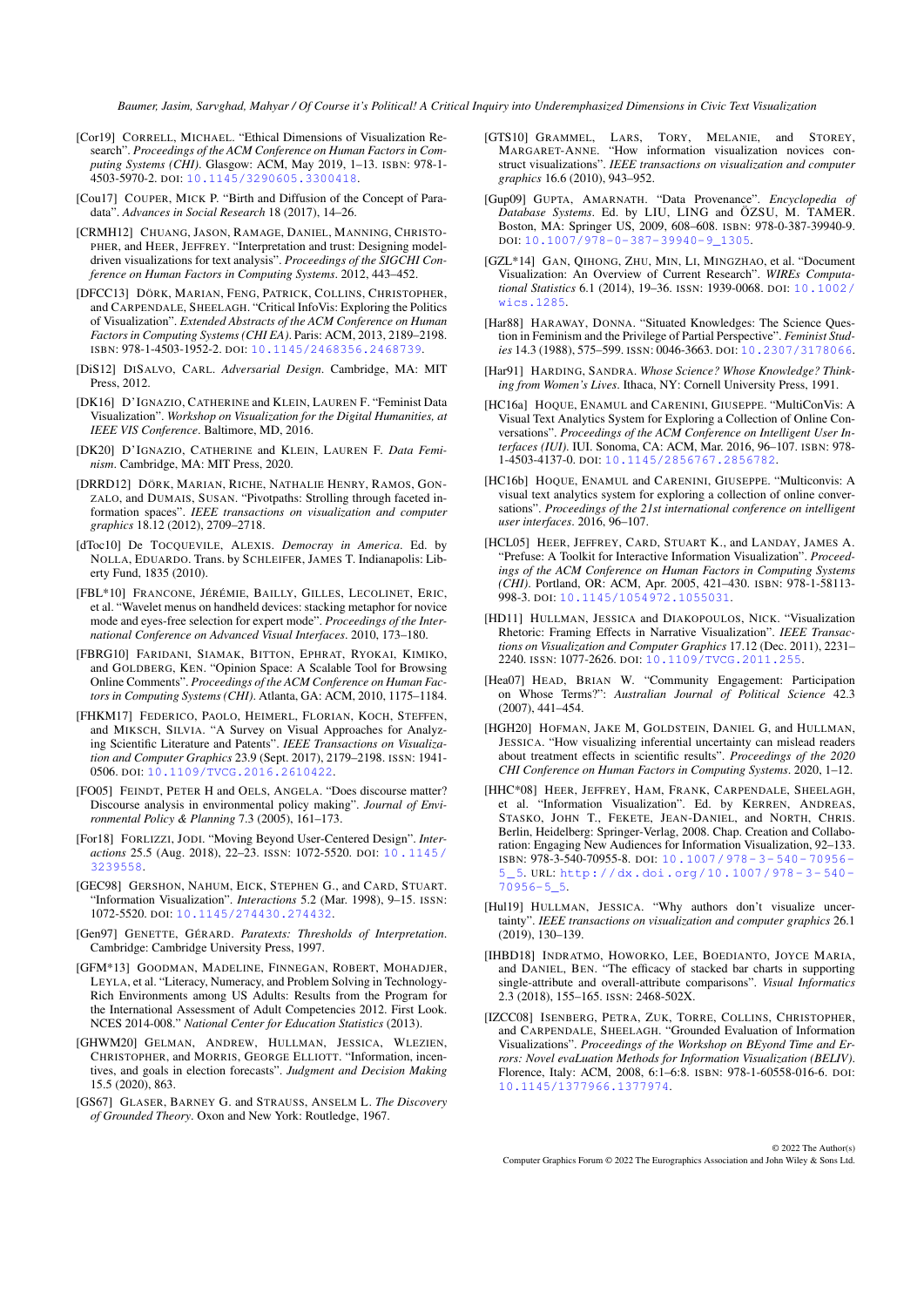- <span id="page-12-8"></span>[JFCS15] JÄNICKE, STEFAN, FRANZINI, GRETA, CHEEMA, MUHAM-MAD FAISAL, and SCHEUERMANN, GERIK. "On Close and Distant Reading in Digital Humanities: A Survey and Future Challenges". (2015). DOI: [10.2312/eurovisstar.20151113](https://doi.org/10.2312/eurovisstar.20151113).
- <span id="page-12-9"></span>[JFCS17] JÄNICKE, S., FRANZINI, G., CHEEMA, M. F., and SCHEUER-MANN, G. "Visual Text Analysis in Digital Humanities". *Computer Graphics Forum* 36.6 (2017), 226–250. ISSN: 1467-8659. DOI: [10 .](https://doi.org/10.1111/cgf.12873) [1111/cgf.12873](https://doi.org/10.1111/cgf.12873).
- <span id="page-12-4"></span>[JHSM21] JASIM, MAHMOOD, HOQUE, ENAMUL, SARVGHAD, ALI, and MAHYAR, NARGES. "CommunityPulse: Facilitating Community Input Analysis by Surfacing Hidden Insights, Reflections, and Priorities". *Designing Interactive Systems Conference 2021*. 2021, 846–863.
- <span id="page-12-22"></span>[JKW\*21] JASIM, MAHMOOD, KHALOO, POOYA, WADHWA, SOMIN, et al. "CommunityClick: Capturing and Reporting Community Feedback from Town Halls to Improve Inclusivity". *Proceedings of the ACM on Human-Computer Interaction* 4.CSCW3 (Jan. 2021), 213:1–213:32. DOI: [10.1145/3432912](https://doi.org/10.1145/3432912).
- <span id="page-12-30"></span>[Joc13] JOCKERS, MATTHEW L. *Macroanalysis: Digital Methods & Literary History*. Chicago: University of Illinois Press, 2013.
- <span id="page-12-23"></span>[JSHM20] JASIM, MAHMOOD, SARVGHAD, ALI, HOQUE, ENAMUL, and MAHYAR, NARGES. "Towards Understanding Desiderata for Large-Scale Civic Input Analysis". *Extended Abstracts of the 2020 CHI Conference on Human Factors in Computing Systems*. 2020, 1–8.
- <span id="page-12-5"></span>[KK14] KUCHER, KOSTIANTYN and KERREN, ANDREAS. "Text Visualization Browser: A Visual Survey of Text Visualization Techniques". *Poster Abstracts of IEEE VIS*. Vol. 2014. Paris, 2014.
- <span id="page-12-7"></span>[KK15] KUCHER, KOSTIANTYN and KERREN, ANDREAS. "Text Visualization Techniques: Taxonomy, Visual Survey, and Community Insights". *2015 IEEE Pacific Visualization Symposium (PacificVis)*. IEEE, Apr. 2015, 117–121. DOI: [10 . 1109 / PACIFICVIS . 2015 .](https://doi.org/10.1109/PACIFICVIS.2015.7156366) [7156366](https://doi.org/10.1109/PACIFICVIS.2015.7156366).
- <span id="page-12-29"></span>[KKHM16] KAY, MATTHEW, KOLA, TARA, HULLMAN, JESSICA R, and MUNSON, SEAN A. "When (ish) is my bus? user-centered visualizations of uncertainty in everyday, mobile predictive systems". *Proceedings of the 2016 chi conference on human factors in computing systems*. 2016, 5092–5103.
- <span id="page-12-3"></span>[KMF\*12a] KRIPLEAN, TRAVIS, MORGAN, JONATHAN, FREELON, DEEN, et al. "Supporting Reflective Public Thought with ConsiderIt". *Proceedings of the ACM Conference on Computer Supported Cooperative Work & Social Computing (CSCW)*. Seattle, Washington, USA: ACM Press, 2012, 265–274. ISBN: 978-1-4503-1086-4. DOI: [10 .](https://doi.org/10.1145/2145204.2145249) [1145/2145204.2145249](https://doi.org/10.1145/2145204.2145249).
- <span id="page-12-24"></span>[KMF\*12b] KRIPLEAN, TRAVIS, MORGAN, JONATHAN, FREELON, DEEN, et al. "Supporting Reflective Public Thought with Considerit". *Proceedings of the ACM 2012 Conference on Computer Supported Cooperative Work*. CSCW '12. Seattle, Washington, USA: ACM, 2012, 265–274. ISBN: 978-1-4503-1086-4.
- <span id="page-12-10"></span>[KPK18] KUCHER, KOSTIANTYN, PARADIS, CARITA, and KERREN, ANDREAS. "The State of the Art in Sentiment Visualization". *Computer Graphics Forum* 37.1 (2018), 71–96. ISSN: 1467-8659. DOI: [10.1111/](https://doi.org/10.1111/cgf.13217) [cgf.13217](https://doi.org/10.1111/cgf.13217).
- <span id="page-12-21"></span>[KRH17a] KIM, YEA-SEUL, REINECKE, KATHARINA, and HULLMAN, JESSICA. "Data through others' eyes: The impact of visualizing others' expectations on visualization interpretation". *IEEE transactions on visualization and computer graphics* 24.1 (2017), 760–769.
- <span id="page-12-32"></span>[KRH17b] KIM, YEA-SEUL, REINECKE, KATHARINA, and HULLMAN, JESSICA. "Explaining the gap: Visualizing one's predictions improves recall and comprehension of data". *Proceedings of the 2017 CHI Conference on Human Factors in Computing Systems*. 2017, 1375–1386.
- <span id="page-12-19"></span>[LBI\*12] LAM, HEIDI, BERTINI, ENRICO, ISENBERG, PETRA, et al. "Empirical Studies in Information Visualization: Seven Scenarios". *IEEE Transactions on Visualization and Computer Graphics* 18.9 (Sept. 2012), 1520–1536. ISSN: 1077-2626. DOI: [10.1109/TVCG.2011.](https://doi.org/10.1109/TVCG.2011.279) [279](https://doi.org/10.1109/TVCG.2011.279).

© 2022 The Author(s)

Computer Graphics Forum © 2022 The Eurographics Association and John Wiley & Sons Ltd.

- <span id="page-12-6"></span>[LCWL14] LIU, SHIXIA, CUI, WEIWEI, WU, YINGCAI, and LIU, MENGCHEN. "A Survey on Information Visualization: Recent Advances and Challenges". *The Visual Computer* 30.12 (Dec. 2014), 1373–1393. ISSN: 1432-2315. DOI: [10.1007/s00371-013-0892-3](https://doi.org/10.1007/s00371-013-0892-3).
- <span id="page-12-15"></span>[LIS\*19] LEE, BONGSHIN, ISAACS, KATE, SZAFIR, DANIELLE ALBERS, et al. "Broadening Intellectual Diversity in Visualization Research Papers". *IEEE Computer Graphics and Applications* 39.4 (July 2019), 78– 85. ISSN: 1558-1756. DOI: [10.1109/MCG.2019.2914844](https://doi.org/10.1109/MCG.2019.2914844).
- <span id="page-12-27"></span>[LLS] LUKENSMEYER, CAROLYN, LYONS, SUSANNA HAAS, and SPEAKS, AMERICA. *21 st Century Town Meeting®*.
- <span id="page-12-17"></span>[LSAL05] LOFLAND, JOHN, SNOW, DAVID A., ANDERSON, LEON, and LOFLAND, LYN H. *Analyzing Social Settings*. Belmont, CA: Wadsworth, 1971 (2005).
- <span id="page-12-11"></span>[LWC\*19] LIU, SHIXIA, WANG, XITING, COLLINS, CHRISTOPHER, et al. "Bridging Text Visualization and Mining: A Task-Driven Survey". *IEEE Transactions on Visualization and Computer Graphics* 25.7 (July 2019), 2482–2504. ISSN: 1941-0506. DOI: [10.1109/TVCG.2018.](https://doi.org/10.1109/TVCG.2018.2834341) [2834341](https://doi.org/10.1109/TVCG.2018.2834341).
- <span id="page-12-0"></span>[MBX\*16] MAHYAR, NARGES, BURKE, KELLY J., XIANG, JIALIANG ERNEST, et al. "UD Co-Spaces: A Table-Centred Multi-Display Environment for Public Engagement in Urban Design Charrettes". *Proceedings of the 2016 ACM on Interactive Surfaces and Spaces*. ACM. 2016, 109–118.
- <span id="page-12-18"></span>[MHAG06] MANSBRIDGE, JANE, HARTZ-KARP, JANETTE, AMEN-GUAL, MATTHEW, and GASTIL, JOHN. "Norms of deliberation: An inductive study". *Journal of public deliberation* 2.1 (2006).
- <span id="page-12-1"></span>[MJN\*18] MAHYAR, NARGES, JAMES, MICHAEL R, NG, MICHELLE M, et al. "CommunityCrit: inviting the public to improve and evaluate urban design ideas through micro-activities". *Proceedings of the 2018 CHI Conference on Human Factors in Computing Systems*. 2018, 1–14.
- <span id="page-12-28"></span>[MJS20a] MAHYAR, N., JASIM, M., and SARVGHAD, A. "Designing Technology for Sociotechnical Problems: Challenges and Considerations". *IEEE Computer Graphics and Applications* 40.6 (Nov. 2020), 76– 87. ISSN: 1558-1756. DOI: [10.1109/MCG.2020.3017405](https://doi.org/10.1109/MCG.2020.3017405).
- <span id="page-12-20"></span>[MJS20b] MAHYAR, NARGES, JASIM, MAHMOOD, and SARVGHAD, ALI. "Designing Technology for Sociotechnical Problems: Challenges and Considerations". *IEEE Computer Graphics and Applications* 40.6 (2020), 76–87.
- <span id="page-12-2"></span>[MNC\*19] MAHYAR, NARGES, NGUYEN, DIANA V, CHAN, MAGGIE, et al. "The Civic Data Deluge: Understanding the Challenges of Analyzing Large-Scale Community Input". *Proceedings of the 2019 on Designing Interactive Systems Conference*. ACM. 2019, 1171–1181.
- <span id="page-12-31"></span>[Mol17] MOLS, BENNIE. *In Black Box Algorithms We Trust (or Do We?)* https://cacm.acm.org/news/214618-in-black-box-algorithmswe-trust-or-do-we/fulltext. Mar. 2017.
- <span id="page-12-14"></span>[Mou13] MOUFFE, CHANTAL. *Agonistics: Thinking the World Politically*. London: Verso, 2013.
- <span id="page-12-13"></span>[Mou99] MOUFFE, CHANTAL. "Deliberative Democracy or Agonistic Pluralism?": *Social Research* 66.3 (1999), 745–758.
- <span id="page-12-12"></span>[MS20] MARTIN-RODILLA, PATRICIA and SÁNCHEZ, MIGUEL. "Software Support for Discourse-Based Textual Information Analysis: A Systematic Literature Review and Software Guidelines in Practice". *Information* 11.5 (May 2020), 256. DOI: [10.3390/info11050256](https://doi.org/10.3390/info11050256).
- <span id="page-12-25"></span>[Mun14] MUNZNER, TAMARA. *Visualization Analysis and Design*. CRC Press, 2014.
- <span id="page-12-16"></span>[Nag86] NAGEL, THOMAS. *The View from Nowhere*. Oxford: Oxford University Press, 1986.
- <span id="page-12-26"></span>[Nel19] NELIMARKKA, MATTI. "A Review of Research on Participation in Democratic Decision-Making Presented at SIGCHI Conferences. Toward an Improved Trading Zone Between Political Science and HCI" *Proceedings of the ACM on Human-Computer Interaction* 3.CSCW (2019), 1–29.